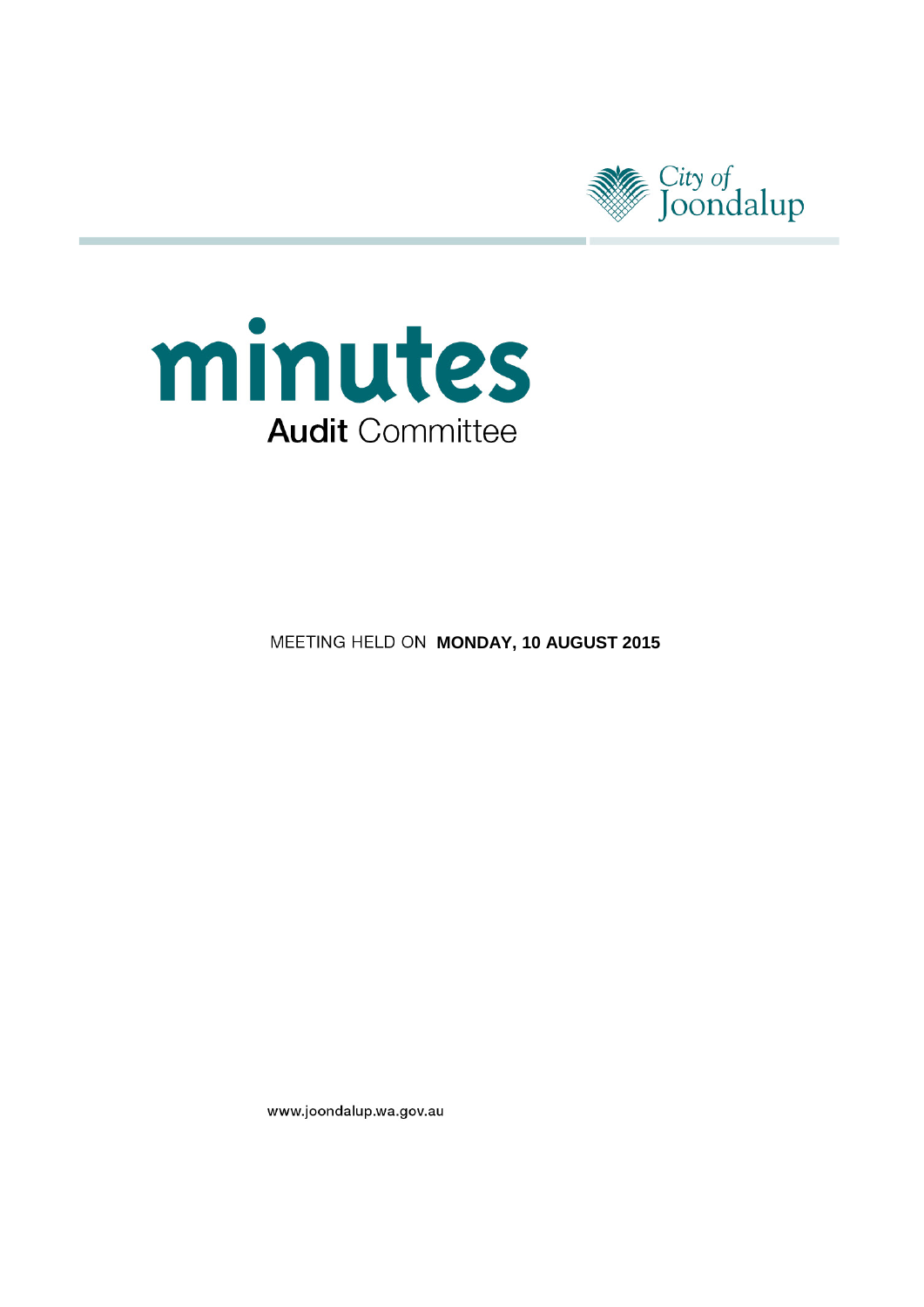# **TABLE OF CONTENTS**

| ltem No.       | <b>Title</b>                                                                                                         | Page No.        |
|----------------|----------------------------------------------------------------------------------------------------------------------|-----------------|
|                | <b>Declaration of Opening</b>                                                                                        | 3               |
|                | <b>Declarations of Interest</b>                                                                                      | 4               |
|                | Apologies/Leave of absence                                                                                           | 4               |
|                | <b>Confirmation of Minutes</b>                                                                                       | $5\phantom{.0}$ |
|                | Announcements by the Presiding Member without discussion                                                             | 5               |
|                | Identification of matters for which the meeting may be closed to<br>the public                                       | $5\phantom{.0}$ |
|                | <b>Petitions and deputations</b>                                                                                     | 5               |
|                | <b>Reports</b>                                                                                                       | 6               |
| 1              | Half Yearly Report - Contract Extensions - 1 January to<br>30 June 2015 - [07032]                                    | 6               |
| $\overline{2}$ | Half Yearly Report - Write-Off of Monies - 1 January to<br>30 June 2015 - [07032]                                    | 9               |
| 3              | Status Report – Cost Efficiency and Service Reviews Program –<br>[103906]                                            | 13              |
| 4              | Executive and Risk Services Program 2015-16 - [49586]                                                                | 17              |
| 5              | Partnership between the City and Security Research Institute at<br>Edith Cowan University - [49586]                  | 21              |
| 6              | Crime Commission<br>Corruption<br>and<br>Misconduct<br>Intelligence<br>Assessment and Repositioning Report - [49586] | 25              |
| $\overline{7}$ | Local Government Procurement Audit Progress Report - [49586]                                                         | 30              |
| 8              | Confidential - Fraud and Misconduct Risk Assessment<br>Procurement - [25586]                                         | 35              |
| 9              | Confidential - Chief Executive Officer's Credit Card Expenditure for<br>the Quarter Ended 31 March 2015 - [09882]    | 37              |
| 10             | Confidential - Chief Executive Officer's Credit Card Expenditure for<br>the Quarter Ended 30 June $2015 - [09882]$   | 38              |
|                | <b>Urgent Business</b>                                                                                               | 39              |
|                | Motions of which previous notice has been given                                                                      | 39              |
|                | <b>Requests for Reports for future consideration</b>                                                                 | 39              |
|                | <b>Closure</b>                                                                                                       | 39              |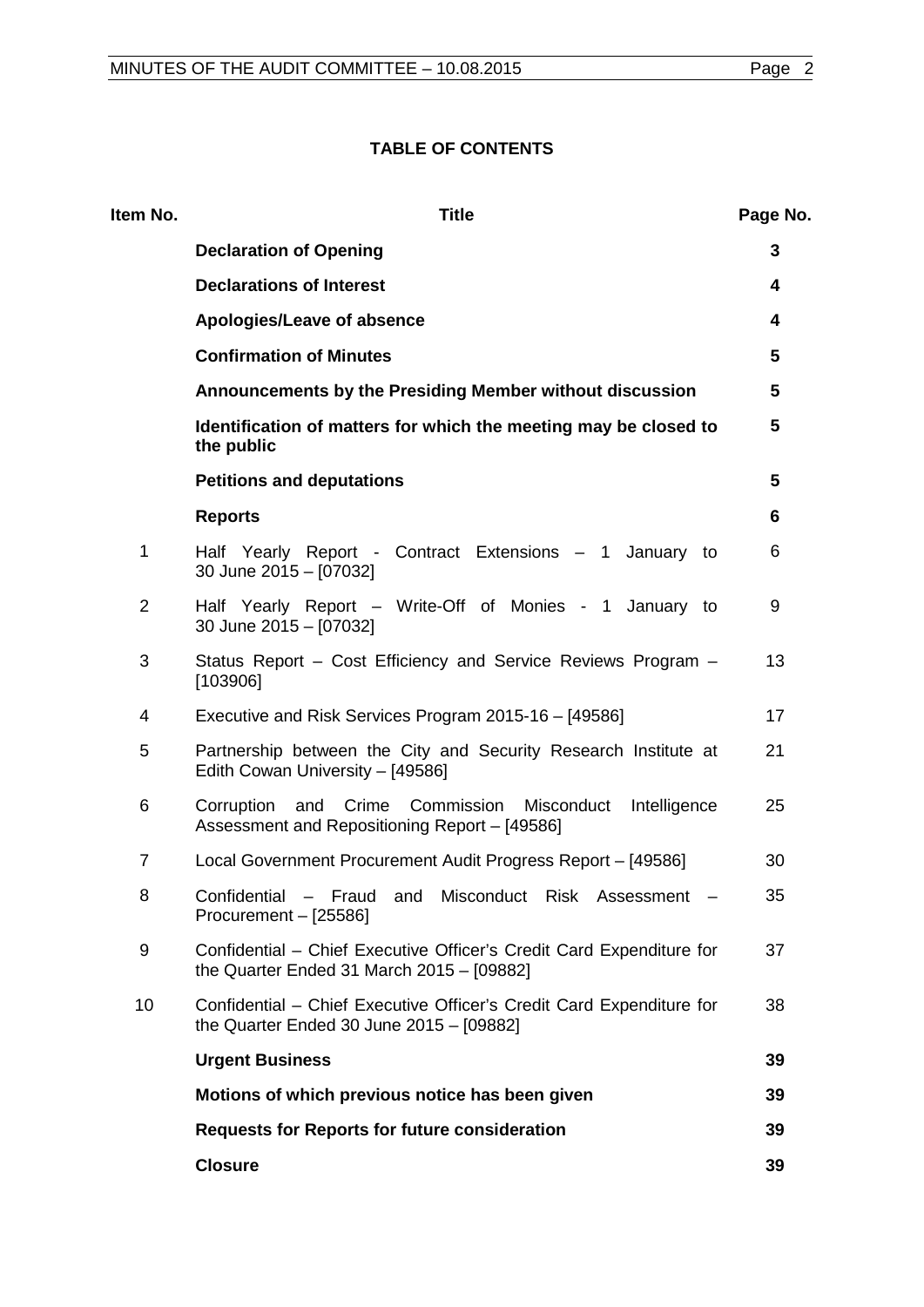# **CITY OF JOONDALUP**

## **MINUTES OF THE AUDIT COMMITTEE MEETING HELD IN CONFERENCE ROOM 2, JOONDALUP CIVIC CENTRE, BOAS AVENUE, JOONDALUP ON MONDAY 10 AUGUST 2015.**

# **ATTENDANCE**

## **Committee Members**

| <b>Presiding Member</b>        |                                          |
|--------------------------------|------------------------------------------|
|                                | from 7.45pm absent from 8.18pm to 8.24pm |
|                                |                                          |
| Deputising for Cr Corr         | from 7.45pm                              |
|                                | from 7.45pm                              |
| <b>Deputy Presiding Member</b> | from 7.45pm                              |
|                                | from $7.45pm$                            |
|                                |                                          |

## **Officers**

| Mr Garry Hunt                         | <b>Chief Executive Officer</b>             |                              |  |
|---------------------------------------|--------------------------------------------|------------------------------|--|
| Mr Mike Tidy                          | <b>Director Corporate Services</b>         |                              |  |
| Mr Nico Claassen                      | <b>Director Infrastructure Services</b>    | to 8.19pm                    |  |
| Mr Roney Oommen                       | <b>Manager Financial Services</b>          | absent from 7.52pm to 7.54pm |  |
| Mr Brad Sillence                      | <b>Manager Governance</b>                  | from 7.47pm                  |  |
| Mr Peter McGuckin                     | Acting Manager Executive and Risk Services |                              |  |
| Mr John Byrne                         | Governance Coordinator                     |                              |  |
| Ms Jodie Dutton                       | <b>Business Performance Analyst</b>        |                              |  |
| Mrs Deborah Gouges Governance Officer |                                            |                              |  |

## **Guests**

Mr Michael Hillgrove Director Audit and Assurance, Grant Thornton Audit Pty Ltd *to 7.52pm*

# <span id="page-2-0"></span>**DECLARATION OF OPENING**

The Presiding Member declared the meeting open at 7.30pm.

## **ADJOURNMENT OF MEETING**

There being no quorum, in accordance with Regulation 8(e) of the *Local Government (Administration) Regulations 1996,* the meeting was adjourned by the Presiding Member at 7.30pm until the conclusion of the Policy Committee meeting; the following committee members being present at that time:

> Cr Tom McLean, JP Cr Geoff Amphlett, JP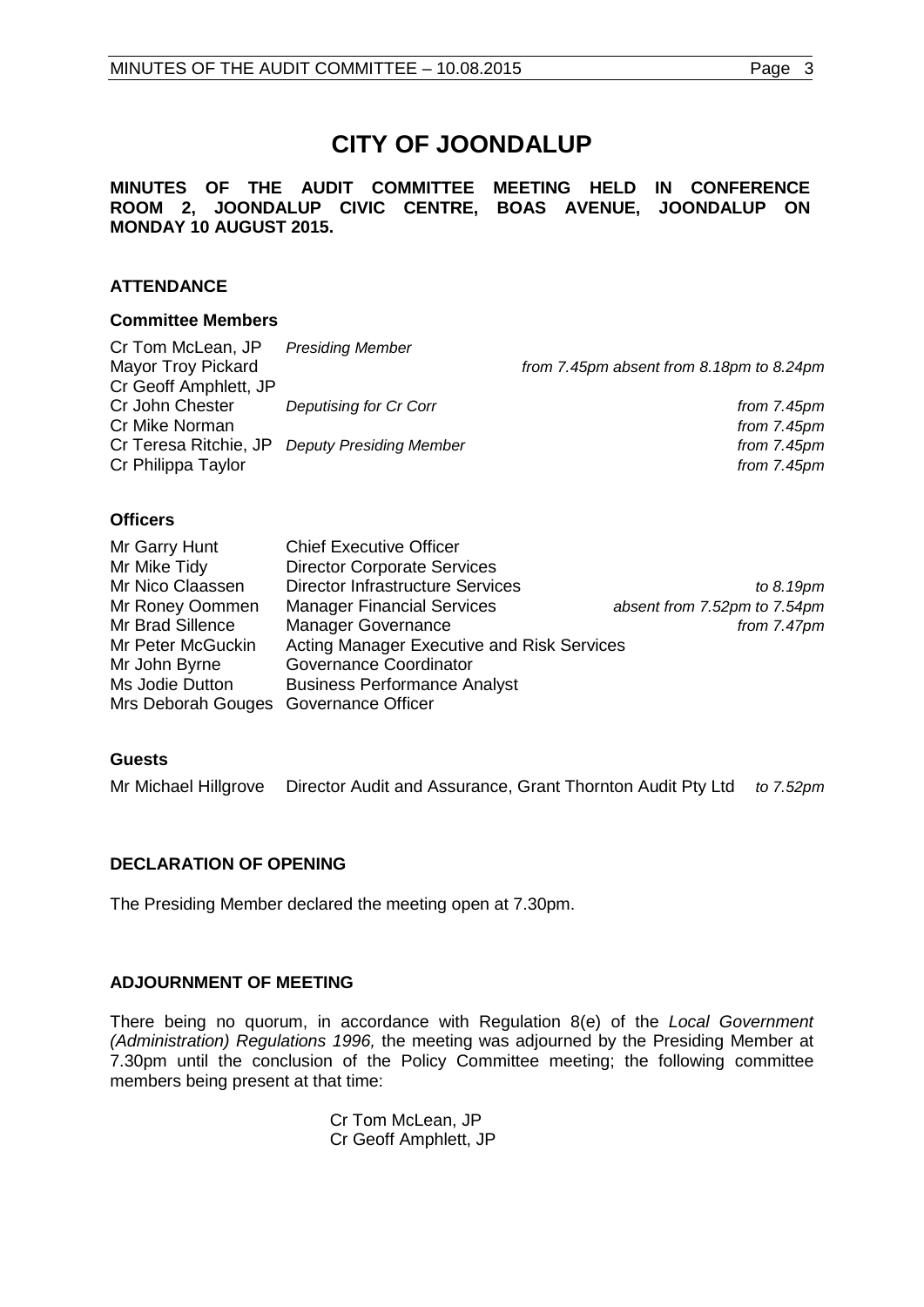*Mayor Pickard and Crs Chester, Norman, Ritchie and Taylor entered the Room at 7.45pm.* 

<span id="page-3-0"></span>The meeting **RESUMED** at 7.45pm.

# **DECLARATIONS OF INTEREST**

## **Disclosures of Financial / Proximity Interest**

Nil.

# **Disclosures of interest affecting impartiality**

Elected Members (in accordance with Regulation 11 of the *Local Government [Rules of Conduct] Regulations 2007)* and employees (in accordance with the Code of Conduct) are required to declare any interest that may affect their impartiality in considering a matter. This declaration does not restrict any right to participate in or be present during the decision-making process. The Elected Member/employee is also encouraged to disclose the nature of the interest.

| <b>Name/Position</b>      | Cr Teresa Ritchie, JP.                                        |  |  |
|---------------------------|---------------------------------------------------------------|--|--|
| <b>Item No./Subject</b>   | Item 5 - Partnership Between the City and Security Research   |  |  |
|                           | Institute at Edith Cowan University.                          |  |  |
| <b>Nature of interest</b> | Interest that may affect impartiality.                        |  |  |
| <b>Extent of Interest</b> | Cr Ritchie was employed by Edith Cowan University in 2014 and |  |  |
|                           | 2015.                                                         |  |  |

| <b>Name/Position</b>      | Mr Garry Hunt, Chief Executive Officer.                       |  |  |
|---------------------------|---------------------------------------------------------------|--|--|
| <b>Item No./Subject</b>   | Item 9 - Confidential - Chief Executive Officer's Credit Card |  |  |
|                           | Expenditure for the Quarter Ended 31 March 2015.              |  |  |
| <b>Nature of interest</b> | Interest that may affect impartiality.                        |  |  |
| <b>Extent of Interest</b> | The Chief Executive Officer is the card holder.               |  |  |

| <b>Name/Position</b>      | Mr Garry Hunt, Chief Executive Officer.                        |  |  |
|---------------------------|----------------------------------------------------------------|--|--|
| <b>Item No./Subject</b>   | Item 10 - Confidential - Chief Executive Officer's Credit Card |  |  |
|                           | Expenditure for the Quarter Ended 30 June 2015.                |  |  |
| <b>Nature of interest</b> | Interest that may affect impartiality.                         |  |  |
| <b>Extent of Interest</b> | The Chief Executive Officer is the card holder.                |  |  |

# <span id="page-3-1"></span>**APOLOGIES/LEAVE OF ABSENCE**

## **Apology**

Cr Brian Corr.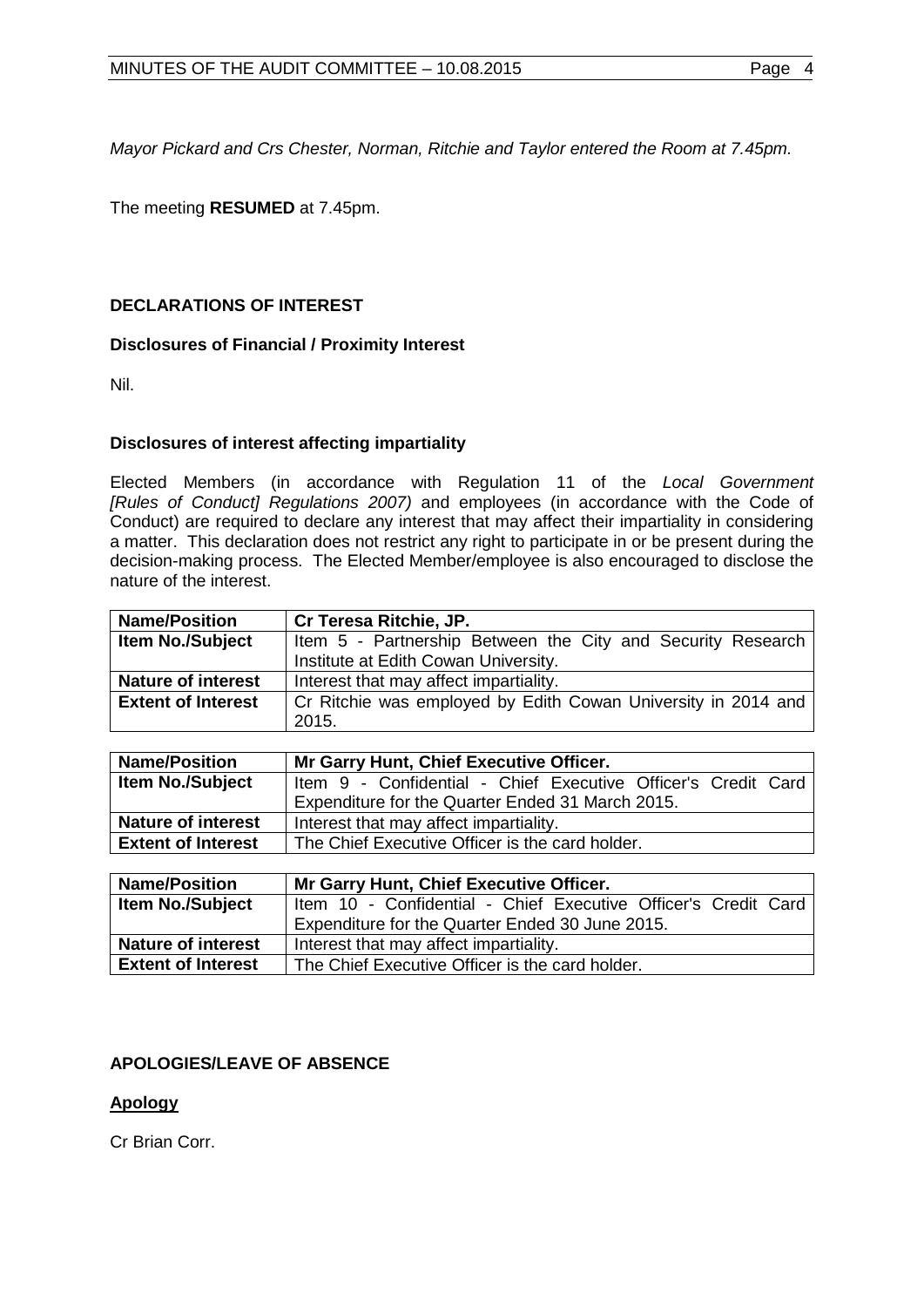## **Leave of Absence previously approved**

| <b>Cr Christine Hamilton-Prime</b> | 9 to 16 August 2015 inclusive;           |
|------------------------------------|------------------------------------------|
| Cr Geoff Amphlett, JP              | 18 August to 28 August 2015 inclusive;   |
| Cr Russ Fishwick, JP               | 25 August to 8 September 2015 inclusive; |
| <b>Cr Christine Hamilton-Prime</b> | 25 August to 7 September 2015 inclusive; |
| Cr Philippa Taylor                 | 25 August to 7 September 2015 inclusive. |

## <span id="page-4-0"></span>**CONFIRMATION OF MINUTES**

## MINUTES OF THE AUDIT COMMITTEE HELD 9 MARCH 2015

## **MOVED Cr Amphlett, SECONDED Cr Taylor that the minutes of the meeting of the Audit Committee held on 9 March 2015 be confirmed as a true and correct record.**

## **The Motion was Put and CARRIED (7/0)**

**In favour of the Motion:** Cr McLean, Mayor Pickard, Crs Amphlett, Chester, Norman, Ritchie and Taylor.

## <span id="page-4-1"></span>**ANNOUNCEMENTS BY THE PRESIDING MEMBER WITHOUT DISCUSSION**

Nil.

# <span id="page-4-2"></span>**IDENTIFICATION OF MATTERS FOR WHICH THE MEETING MAY BE CLOSED TO THE PUBLIC**

In accordance with Clause 5.2 of the City's *Meeting Procedures Local Law 2013*, this meeting was not open to the public.

## <span id="page-4-3"></span>**PETITIONS AND DEPUTATIONS**

Mr Michael Hillgrove, Director Audit and Assurance, Grant Thornton Audit Pty Ltd addressed the Audit Committee in relation to the 2015 Audit Plan for the City of Joondalup.

*The Manager Governance entered the Room at 7.47pm.* 

*Mr Hillgrove and the Manager Financial Services left the Room at 7.52pm.*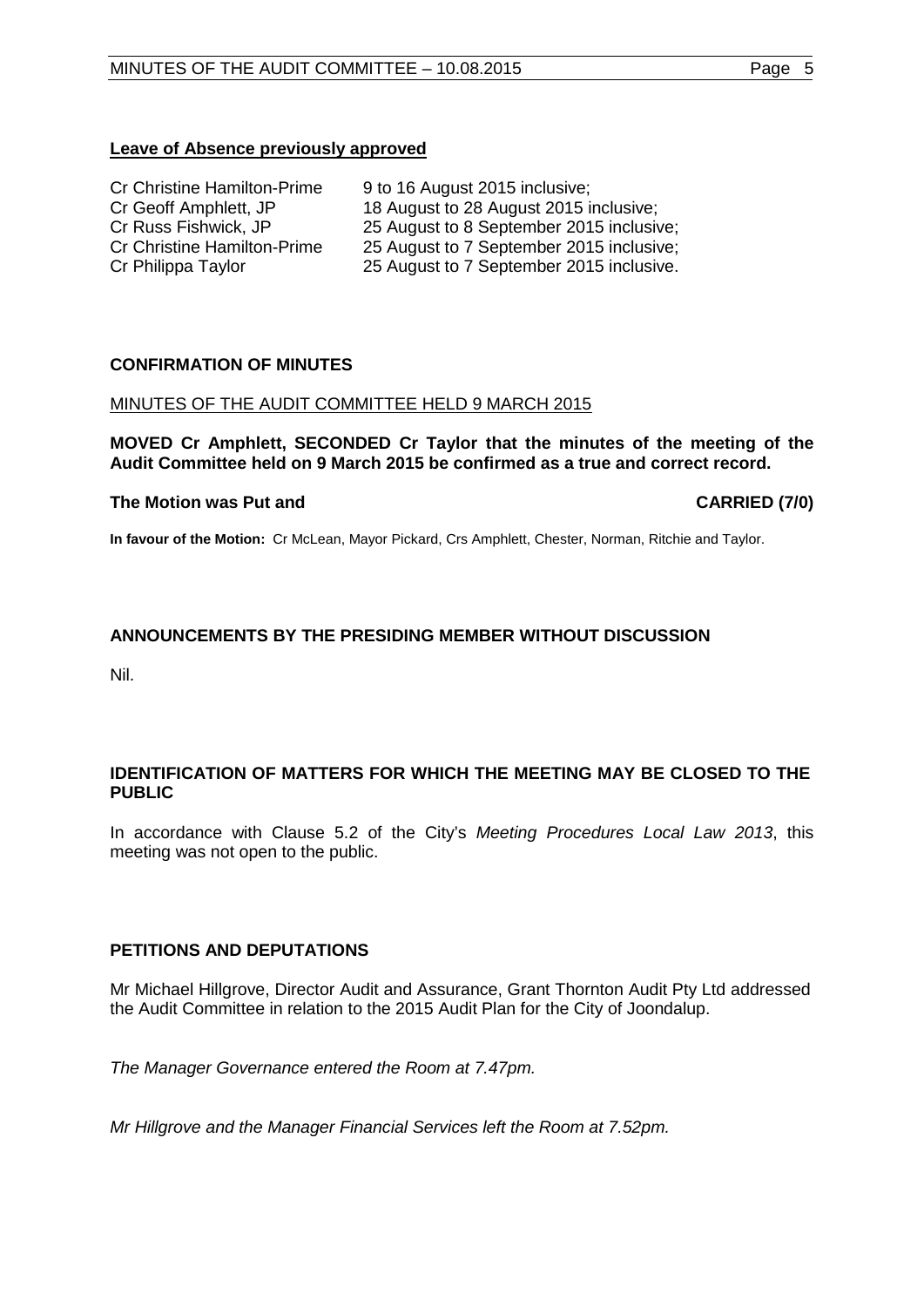# <span id="page-5-1"></span><span id="page-5-0"></span>**ITEM 1 HALF YEARLY REPORT - CONTRACT EXTENSIONS – 1 JANUARY TO 30 JUNE 2015 WARD** All **RESPONSIBLE** Mr Mike Tidy<br> **DIRECTOR** Corporate Se **Corporate Services**

**FILE NUMBER** 07032

**ATTACHMENTS** Attachment 1 Contract Expenditure Report

# **AUTHORITY / DISCRETION** Information - includes items provided to Council for information purposes only that do not require a decision of Council (that is for 'noting').

# **PURPOSE**

For the Audit Committee to note the details of contracts extended by the Chief Executive Officer between 1 January to 30 June 2015.

## **EXECUTIVE SUMMARY**

The schedule of contracts extended by the Chief Executive Officer during the half-year ended on 30 June 2015 is provided in Attachment 1.

*It is therefore recommended that the Audit Committee NOTES the contracts extended by the Chief Executive Officer during the period 1 January to 30 June 2015, forming Attachment 1 to this Report.*

## **BACKGROUND**

At its meeting held on 1 November 2005 (Item CJ231-11/05 refers), Council resolved that a half-yearly report be prepared for the Audit Committee detailing contracts that were originally approved by Council and have subsequently been extended by the Chief Executive Officer.

## **DETAILS**

Council has delegated to the Chief Executive Officer the authority to approve all contract extensions on tenders approved by Council subject to a report to the Audit Committee being prepared on a half-yearly basis providing details of those contracts extended.

During the period 1 January to 30 June 2015 four contracts were extended.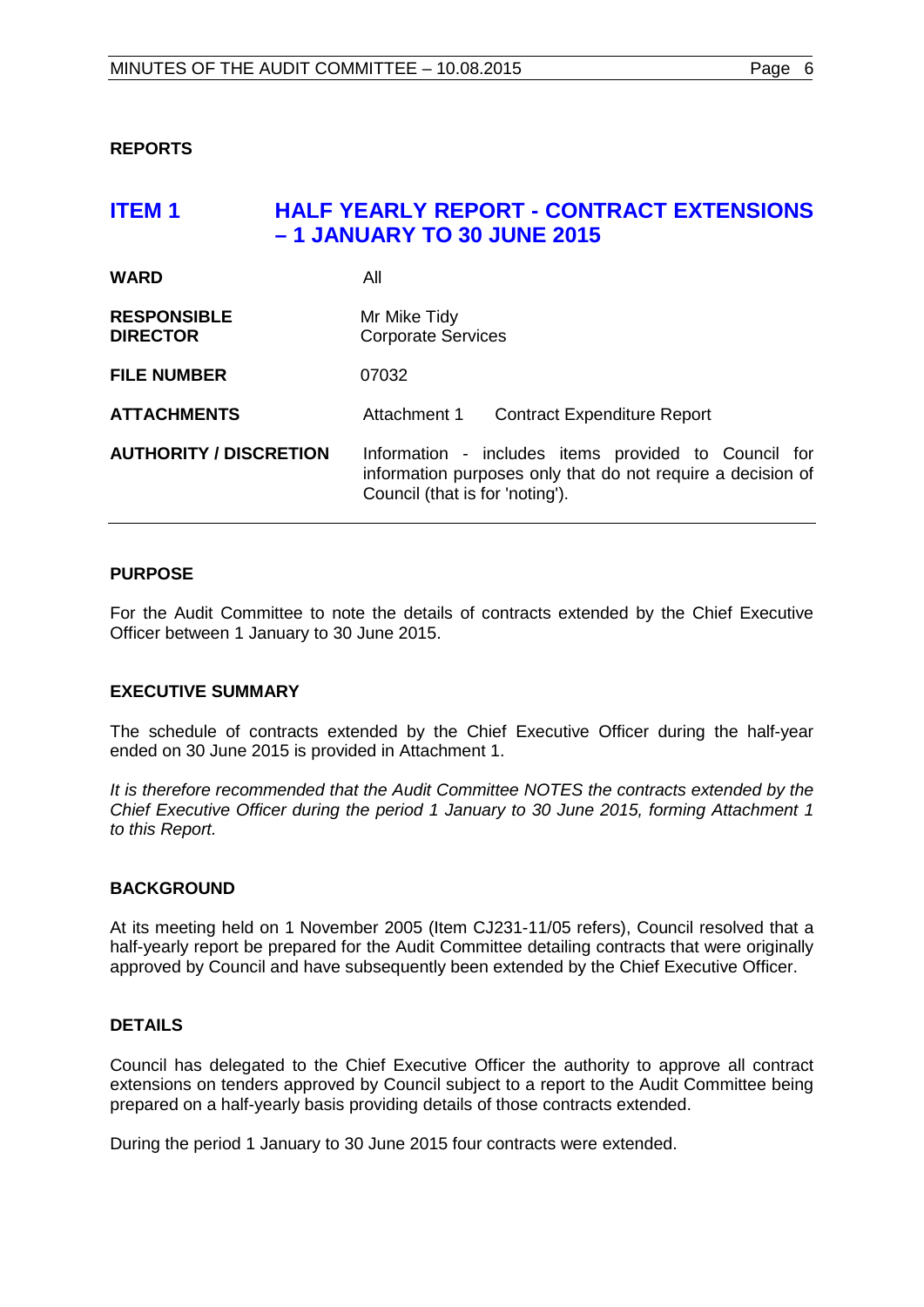## **Issues and options considered**

The option to extend the contracts by the Chief Executive Officer is required to maintain continuity of the applicable services to the City.

## **Legislation / Strategic Community Plan / policy implications**

**Legislation** The City's legal advice is that under section 5.41(d) of the *Local Government Act 1995* the Chief Executive Officer may be delegated the power to extend a contract – provided the Chief Executive Officer does not extend the contract beyond the "total term of the Contract" specified by the Council in the resolution.

## **Strategic Community Plan**

| <b>Key theme</b>            | Governance and Leadership.                                                                                      |
|-----------------------------|-----------------------------------------------------------------------------------------------------------------|
| <b>Objective</b>            | Corporate capacity.                                                                                             |
| <b>Strategic initiative</b> | Demonstrate accountability through robust reporting that is<br>relevant and easily accessible by the community. |
| <b>Policy</b>               | Not applicable.                                                                                                 |

## **Risk management considerations**

The delegated authority to extend contracts is limited to the original terms and conditions approved by resolution of Council when the tender was first awarded.

## **Financial/budget implications**

In accordance with each individual contract and approved budget limits.

## **Regional significance**

Not applicable.

## **Sustainability implications**

Not applicable.

## **Consultation**

Not applicable.

## **COMMENT**

This report provides the Audit Committee with details of contracts originally approved by Council or by the Chief Executive Officer under delegated authority, which have subsequently been extended by the Chief Executive Officer during the period from 1 January to 30 June 2015.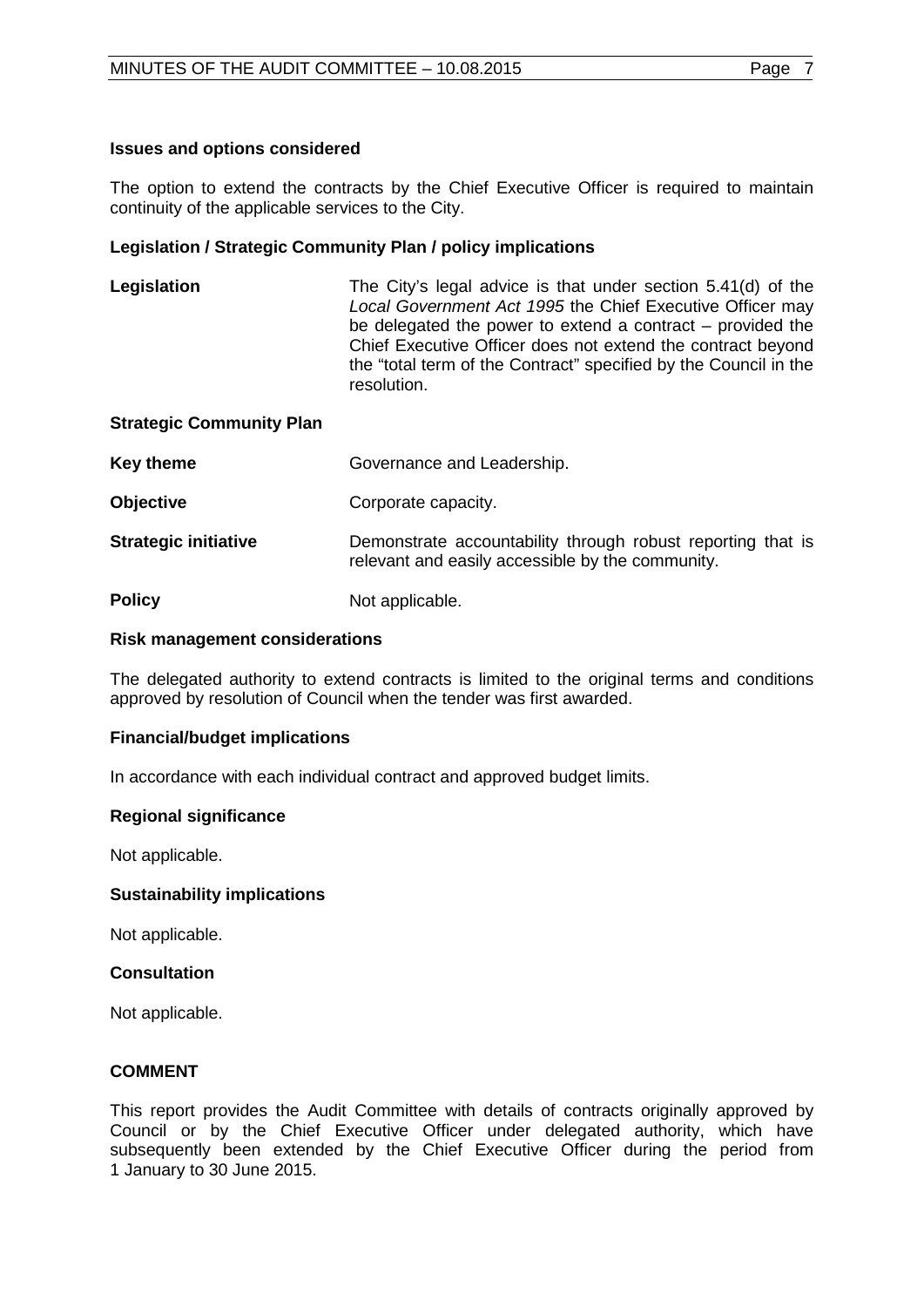## **VOTING REQUIREMENTS**

Simple Majority.

*The Manager Financial Services returned to the Room at 7.54pm.*

**MOVED Cr Norman, SECONDED Cr Amphlett that the Audit Committee NOTES the contracts extended by the Chief Executive Officer during the period 1 January to 30 June 2015, forming Attachment 1 to this Report.**

## **The Motion was Put and CARRIED (7/0)**

**In favour of the Motion:** Cr McLean, Mayor Pickard, Crs Amphlett, Chester, Norman, Ritchie and Taylor.

*Appendix 1 refers*

<span id="page-7-0"></span>*To access this attachment on electronic document, click [here: Attach1agnAUDIT100815.pdf](http://www.joondalup.wa.gov.au/files/committees/AUDT/2015/Attach1agnAUDIT100815.pdf)*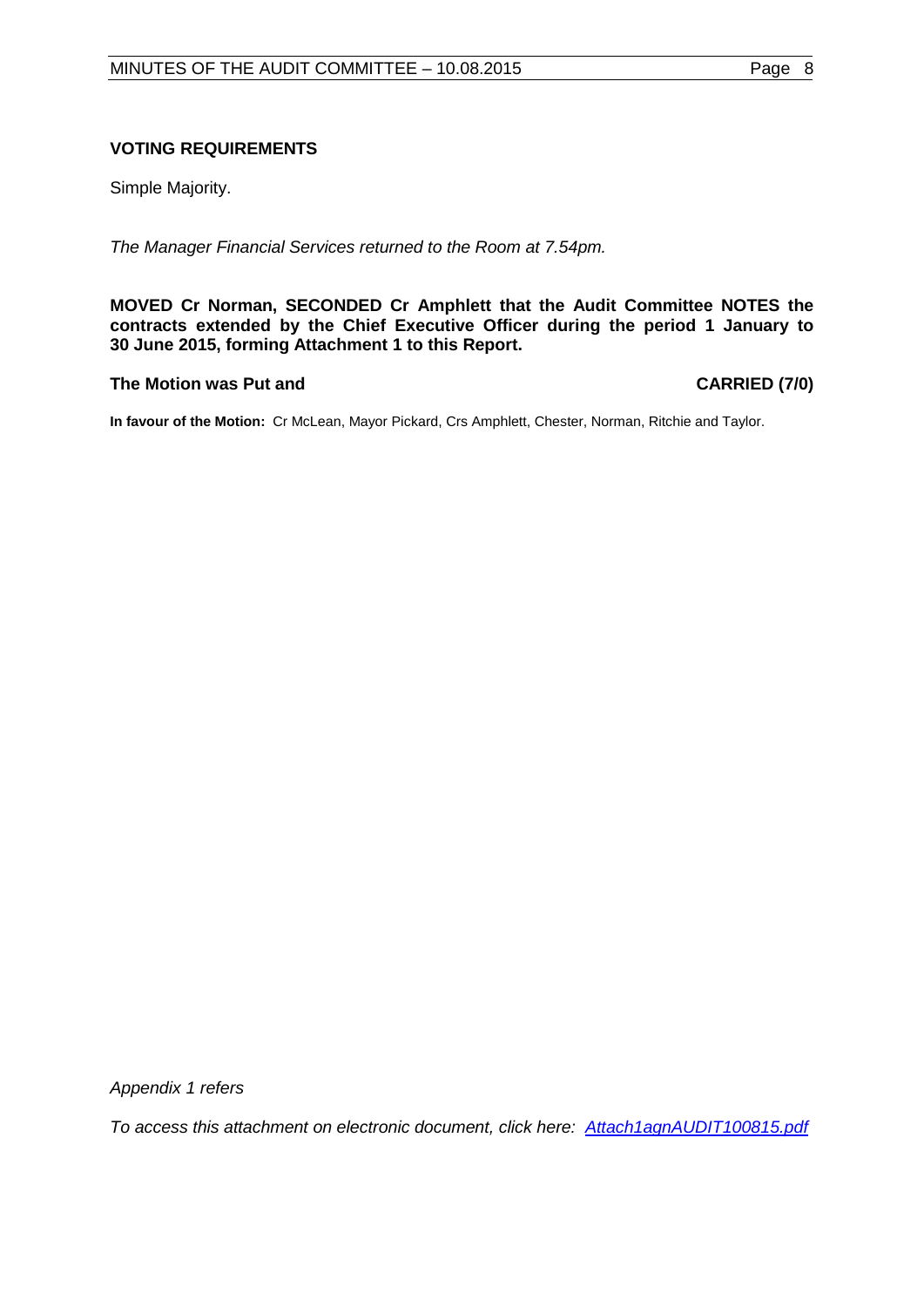# **ITEM 2 HALF YEARLY REPORT - WRITE OFF OF MONIES - 1 JANUARY TO 30 JUNE 2015**

| <b>WARD</b>                           | All                                                                                                                                                    |
|---------------------------------------|--------------------------------------------------------------------------------------------------------------------------------------------------------|
| <b>RESPONSIBLE</b><br><b>DIRECTOR</b> | Mr Mike Tidy<br><b>Corporate Services</b>                                                                                                              |
| <b>FILE NUMBER</b>                    | 07032, 101515                                                                                                                                          |
| <b>ATTACHMENTS</b>                    | Nil.                                                                                                                                                   |
| <b>AUTHORITY / DISCRETION</b>         | Information - includes items provided to Council for<br>information purposes only that do not require a decision of<br>Council (that is for 'noting'). |

# **PURPOSE**

For the Audit Committee to note the amounts of monies written off under delegated authority.

## **EXECUTIVE SUMMARY**

The total amount written off under delegated authority during the six months ended 30 June 2015 came to \$11,023.41. This amount mainly consisted of 5,186 small amounts of unpaid rates below the \$100 reportable limit totalling \$6,017.54.

The total amount includes the following items written off on the recommendation of the City's debt collection agency:

- Two items of hall hire fees of \$3,170.54.
- Four items of dog registration and impound fees of \$926.55.
- One item for installation of firebreak of \$130.00.
- One item of Fines Enforcement Registry lodgement fee of \$134.00.
- Three items of unpaid leisure centre membership fee of \$402.27.
- Four items totalling \$242.51 that are below the reportable limit of \$100.00.

*It is therefore recommended that the Audit Committee RECEIVES the report of amounts written off under delegated authority for the period 1 January to 30 June 2015.*

## **BACKGROUND**

Section 6.12(1)(c) of the *Local Government Act 1995* gives the Council the power to write off any amount of money owing to the City.

At its meeting held on 6 June 2006 (CJ079-06/06 refers) Council approved to delegate to the CEO the authority to write off monies owed to the City, subject to a report being provided to the Audit Committee on a six monthly basis on the exercise of this delegation for amounts between \$100 and \$20,000. The CEO under section 5.44 has delegated his authority to nominated employees, up to the limits provided in the instrument of delegation.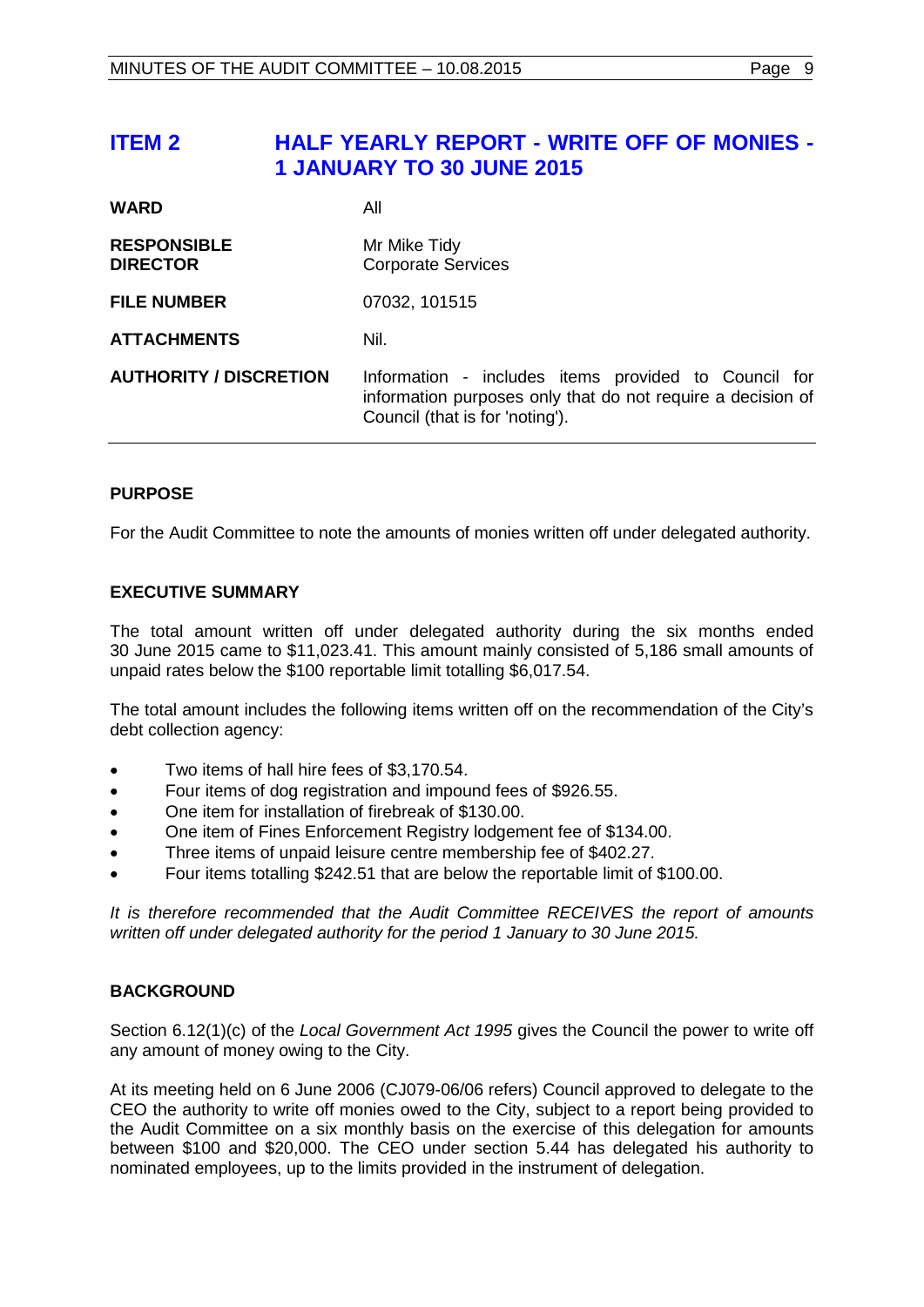# **DETAILS**

During the six months ended 30 June 2015 a total amount of \$11,023.41 was written off as unrecoverable. This amount included the following:

• 5,186 items of small rates balances that are below the reportable limit, totalling \$6,017.54, representing in the main rounding decimals or minor penalty interest charges for a few days late payment where ratepayers did not pay the penalty or the full penalty and the cost of collection was, for all practical purposes, proving to be uneconomical.

The following table provides the details of eleven reportable amounts written off during the six month period.

| <b>Item</b>    | Date of<br><b>Invoice</b> | <b>Debtor's Name</b>                | <b>Nature of Debt</b>      | <b>Amount</b> |
|----------------|---------------------------|-------------------------------------|----------------------------|---------------|
| 1              | 15/03/2013                | Ballet Mouse - Vikki<br>Pavlinovich | <b>Community Hall hire</b> | 1,919.86      |
| $\overline{2}$ | 26/07/2013                | <b>Charmaine Smart</b>              | <b>Community Hall hire</b> | 1,250.68      |
| 3              | 16/10/2012                | <b>Catherine Marvelli</b>           | Dog registration fee       | 225.40        |
| 4              | 16/10/2012                | <b>Catherine Marvelli</b>           | Dog registration fee       | 225.40        |
| 5              | 19/02/2013                | <b>Catherine Marvelli</b>           | Dog impound fee            | 251.20        |
| 6              | 30/12/2014                | Jodie Carey                         | Dog impound fee            | 224.55        |
| $\overline{7}$ | 18/01/2012                | Andrea Koh                          | Installation of fire break | 130.00        |
| 8              | 01/10/2014                | Monique Clarke                      | FER lodgement fee          | 134.00        |
| 9              | 30/04/2014                | <b>Brent Smith</b>                  | CLC membership arrears     | 134.09        |
| 10             | 30/04/2014                | Zac Joyce                           | CLC membership arrears     | 134.09        |
| 11             | 30/04/2014                | <b>Wayne Musa</b>                   | CLC membership arrears     | 134.09        |
|                |                           |                                     | <b>Total</b>               | 4,763.36      |

- Item 1 was for the hire of Jack Kikeros community hall. Although the debtor is known to have moved to Tasmania, she has not responded to any communications served at that address. The debt being uneconomical for any further action, it was recommended for write off.
- Item 2 was for the hire of Dorchester hall. Although the debtor initially acknowledged the debt all subsequent follow up actions have been unsuccessful. The debt being outstanding for two years and uneconomical to instigate further action, the debt was recommended for write off.
- Items 3 to 5 relate to the dog registration fee for two dogs and their impound fee. All attempts to contact the debtor have been unsuccessful and a field call has confirmed that they are not at their last known address and their whereabouts are unknown. Being uneconomical for any further follow up, the debt was recommended for write off. The practice that allowed a dog to be released from the pound without payment was changed in 2014.
- Item 6 was for a dog impound fee during July 2013 but for which the invoice had not previously been raised. No response was received from various attempts to contact the debtor and being uneconomical for further action, the debt was recommended for write off. The practice that allowed a dog to be released from the pound without payment was changed in 2014.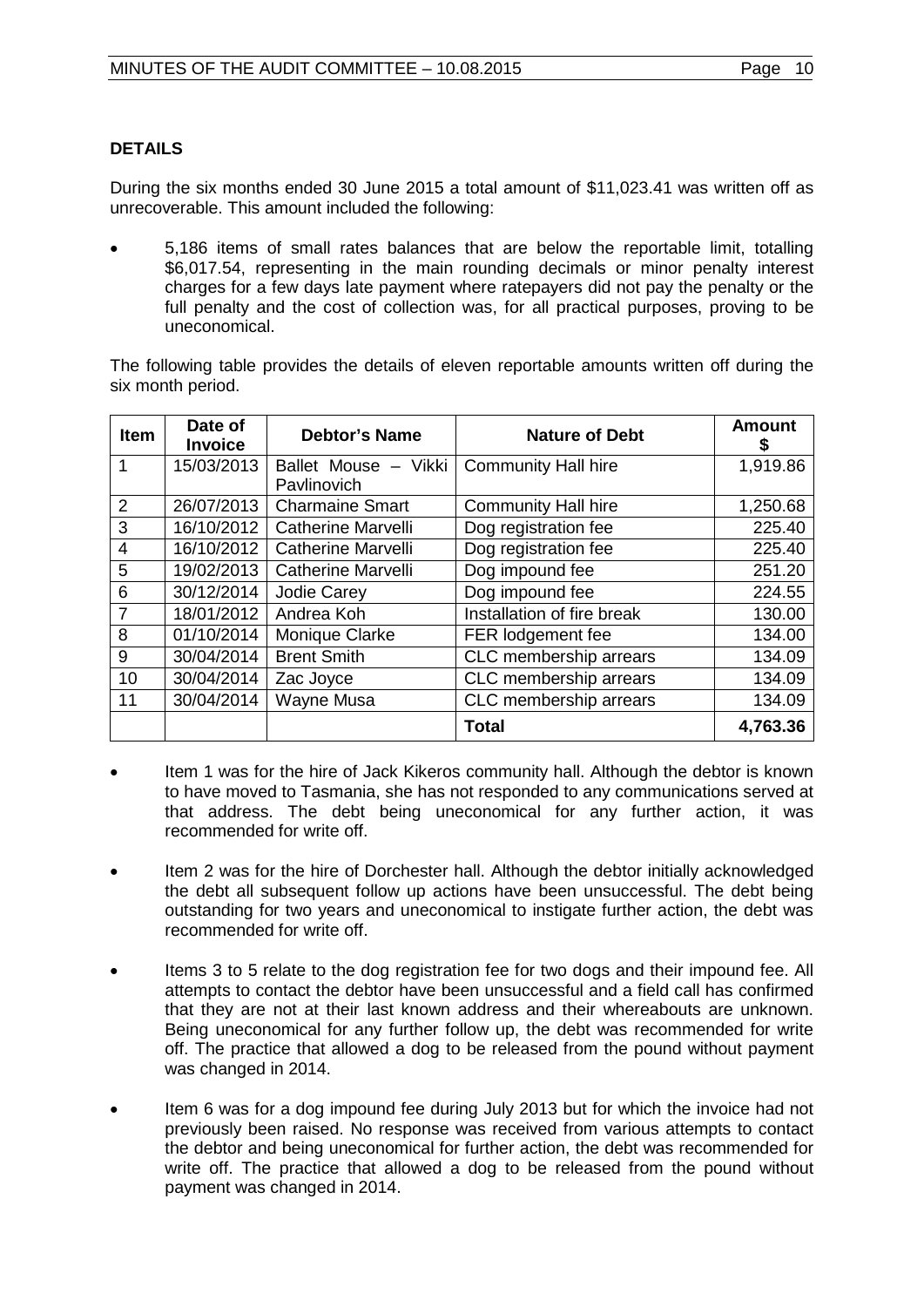- Item 7 relates to the installation of firebreak by the City at a property owned by the debtor. The invoice was raised but not paid. Separately from this the City instituted a prosecution against the debtor for the offence of failing to clear the firebreak on this property and recovered the cost separately through the Court.
- Item  $8$  Parking fine enforcement notice was withdrawn on receipt of the statutory declaration from the debtor that the vehicle concerned had been sold before the date of infringement. Since the declaration was received very late, the debtor was charged with the FER lodgement charges the City had already incurred. Notices sent were returned and the debtor could not be contacted. Being uneconomical for further action the debt was recommended for write off.
- Items 9 to 11 were for arrears of leisure centre membership fees. Since the collection efforts by the leisure centre failed, the debts were handed over to the City's debt collectors. Attempts to contact the debtors were unsuccessful and being uneconomical to pursue any further, the debts were recommended for write off.

## **Issues and options considered**

Not applicable.

## **Legislation / Strategic Community Plan / policy implications**

| Section 6.12(1) (c) of the Local Government Act 1995.<br>Section 5.42 of the Local Government Act 1995.<br>Section 5.44 of the Local Government Act 1995. |  |  |  |
|-----------------------------------------------------------------------------------------------------------------------------------------------------------|--|--|--|
| <b>Strategic Community Plan</b>                                                                                                                           |  |  |  |
| <b>Financial Sustainability</b>                                                                                                                           |  |  |  |
| Effective management.                                                                                                                                     |  |  |  |
| Not applicable.                                                                                                                                           |  |  |  |
|                                                                                                                                                           |  |  |  |

# **Policy** Not applicable.

## **Risk management considerations**

The amounts written off are immaterial in value and are either unrecoverable or uneconomical to recover, none of which represent a noteworthy financial risk to the City.

## **Financial/budget implications**

| Account no.                  | 3256                   |
|------------------------------|------------------------|
| <b>Budget Item</b>           | Bad Debts written off. |
| <b>Annual Budget</b>         | \$13,700               |
| <b>Year to Date Budget</b>   | \$13,700               |
| <b>Year to Date Actual</b>   | \$16,290               |
| <b>Year to Date variance</b> | \$ (2,590)             |

## **Regional significance**

Not applicable.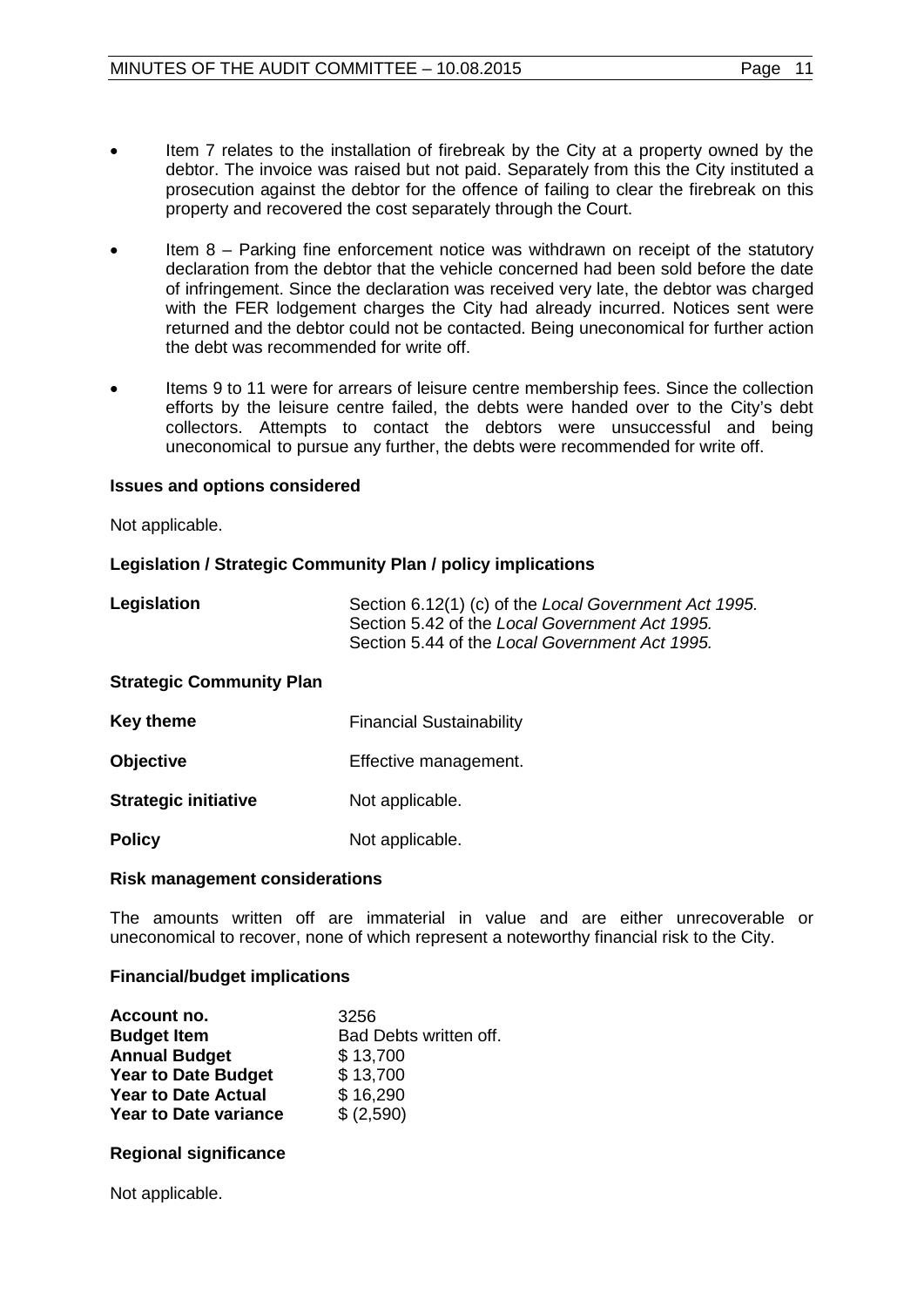## **Sustainability implications**

Not applicable.

## **Consultation**

Not applicable.

## **COMMENT**

Monies written off under delegated authority comprised 5,186 small items of unpaid rates totalling \$6,017.54, all of which were below the \$100 reportable limit. The remaining 15 items totalling \$5,005.87 were all written off following unsuccessful debt recovery action.

## **VOTING REQUIREMENTS**

Simple Majority.

**MOVED Mayor Pickard, SECONDED Cr Amphlett that the Audit Committee RECEIVES the report of monies written off under delegated authority for the period 1 January 2015 to 30 June 2015.**

## <span id="page-11-0"></span>**The Motion was Put and CARRIED (7/0)**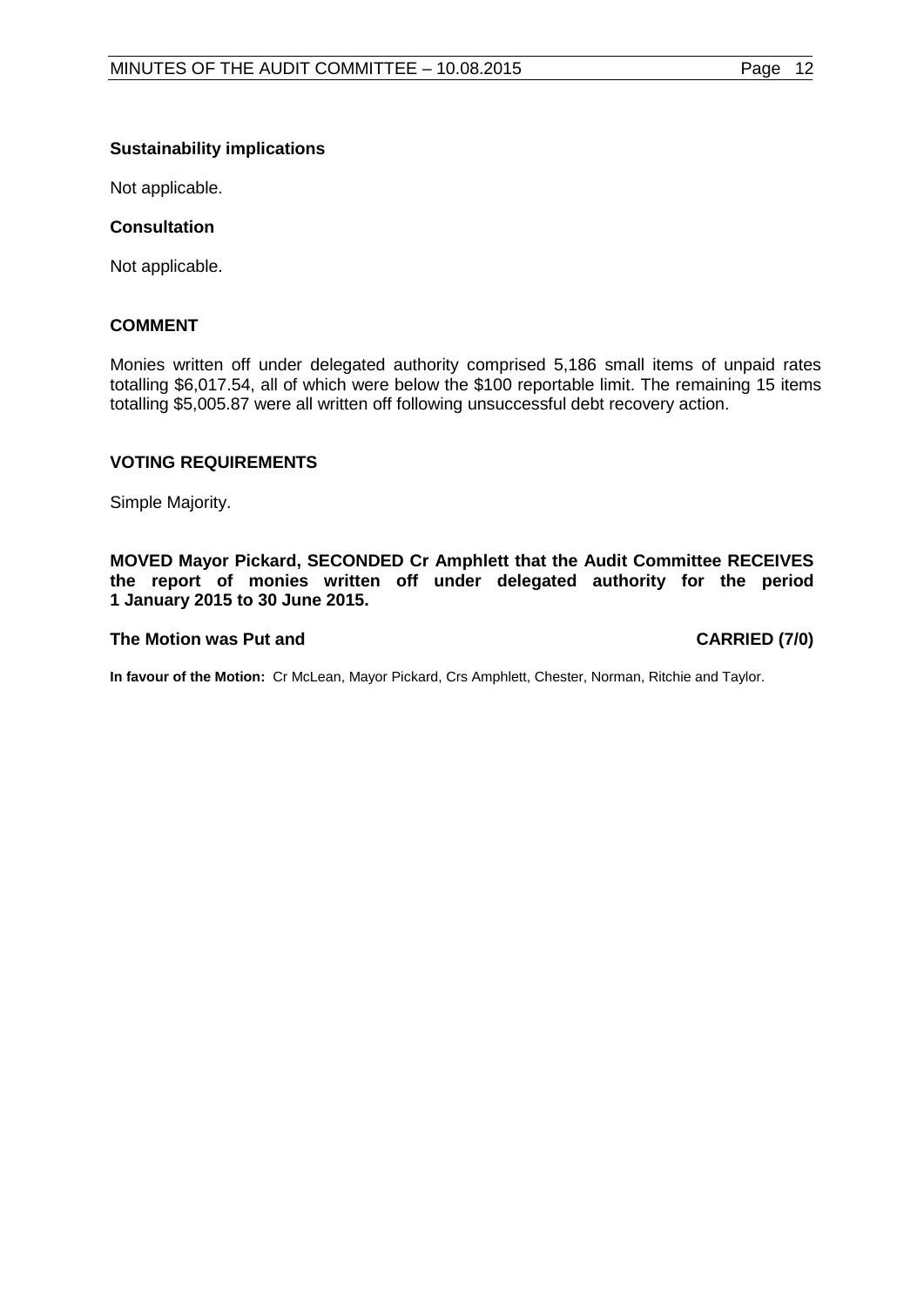# **ITEM 3 STATUS REPORT – COST EFFICIENCY AND SERVICE REVIEWS PROGRAM**

| <b>WARD</b>                           | All                                |                                                                                                                     |
|---------------------------------------|------------------------------------|---------------------------------------------------------------------------------------------------------------------|
| <b>RESPONSIBLE</b><br><b>DIRECTOR</b> | Mr Garry Hunt<br>Office of the CEO |                                                                                                                     |
| <b>FILE NUMBER</b>                    | 103906, 101515                     |                                                                                                                     |
| <b>ATTACHMENTS</b>                    | Attachment 1                       | Progress of Cost Efficiency and Service<br><b>Reviews Program</b>                                                   |
|                                       | Attachment 2                       | Progress of Review of Activities<br>(Normal Business Practice)                                                      |
| <b>AUTHORITY / DISCRETION</b>         | Council (that is for 'noting').    | Information - includes items provided to Council for<br>information purposes only that do not require a decision of |

## **PURPOSE**

For Council to note the progress of the cost efficiency and service reviews program and the progress of review of activities as normal business practice.

## **EXECUTIVE SUMMARY**

Since July 2013 the City has been undertaking reviews of activities in order to identify areas to reduce costs by eliminating and identifying waste and improving efficiency and effectiveness throughout the City's operations.

*It is therefore recommended that Council NOTES:*

- *1 the progress of the cost efficiency and service reviews program;*
- *2 the progress of review of activities as normal business practice.*

## **BACKGROUND**

The Chief Executive Officer initiated an extensive program of reviews to be undertaken of a number of the City's activities in order to identify opportunities for increasing efficiencies, reducing waste and reducing the costs of the services.

At the Audit Committee meeting held on 4 August 2014 options and alternative mechanisms to review and analyse levels of expenditure of City services and activities where outlined. Deloitte Touche Tohmatsu was subsequently engaged by the City to undertake an independent appraisal to determine if the City's approach is:

- appropriate and structured
- consistent with relevant standards, guidelines and good practice in the local government sector
- likely to achieve its objectives efficiently and effectively.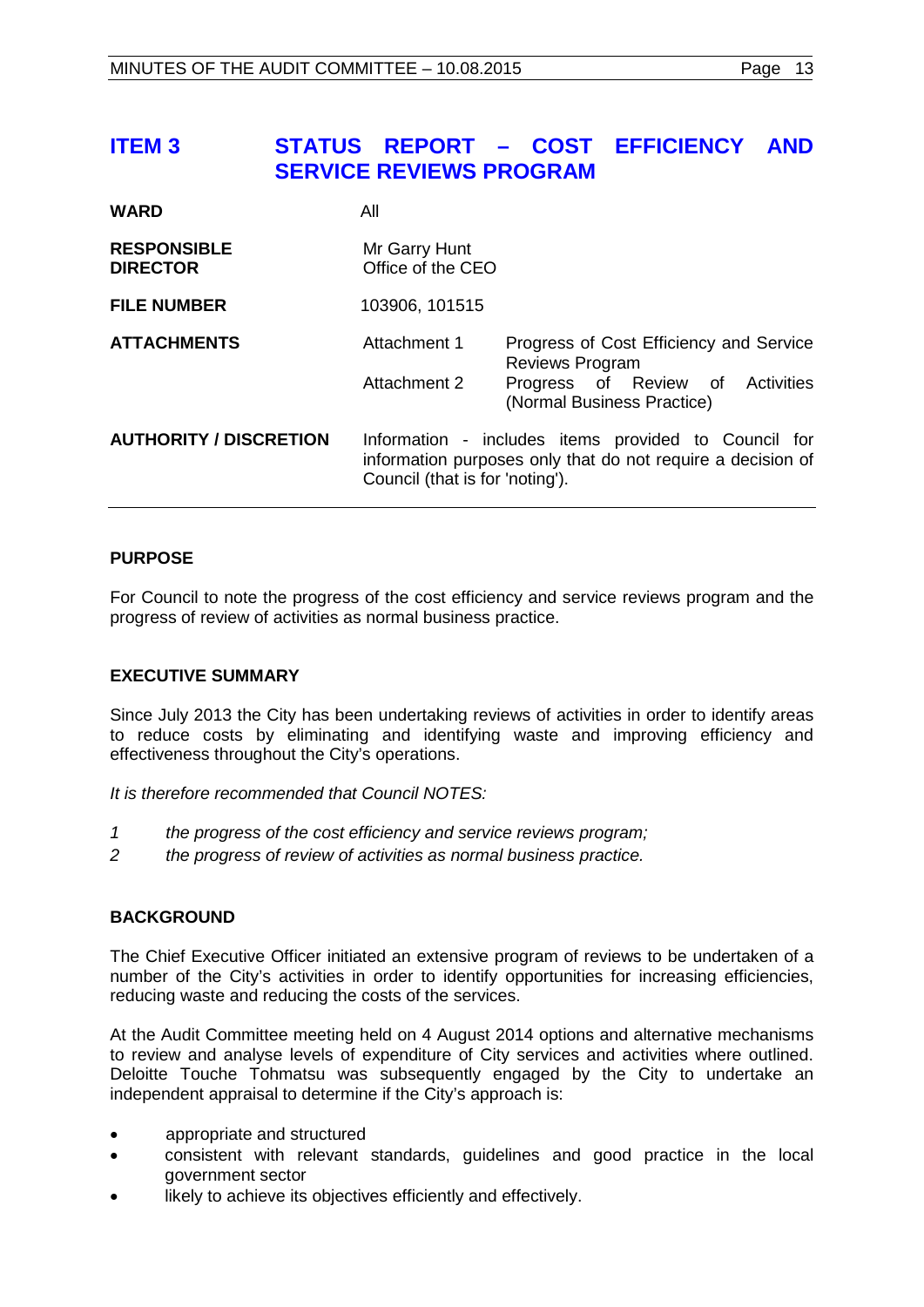At the Audit Committee meeting held on 9 March 2015 the Chief Executive Officer provided an update of the activities relating to the program of cost efficiency and service reviews.

# **DETAILS**

Attachment 1 outlines the status of the 17 reviews that are part of the Cost Efficiency and Service Reviews (Phase 1).

These reviews include the following:

- Non-Domestic Rubbish Collections (Parks, Reserves, Foreshores, Bus-Stops).
- City's Fleet Utilisation and Operating Costs.
- Building Maintenance of City Buildings.
- Building Cleaning of City Buildings.
- Utility Consumption of City Buildings.
- Contract for the Supply and Return of Christmas Decorations.
- City Building Rentals.
- Domestic and Recycling Collections.
- Contract for the Maintenance and Supply of Ornamental Street Lights.
- Provision of Tree Maintenance Services.
- Provision of Plumbing Services and Minor Works of Value Less Than \$100,000.
- Provision of Electrical Services.
- Improvement Project: Craigie Leisure Centre Customer Service.
- Improvement Project: Rating Services Knowledge Sharing.
- Contract for the Provision of Traffic Management and Control Services.
- Selected Civic Events.
- Selected Cultural Events.

Attachment 2 outlines the status of the reviews of activities that are undertaken as normal business practice.

A methodical and structured review program is necessary to provide solid and reliable information on which decisions can be based. The recommendations from the external review conducted by Deloitte will be used to develop a framework for Phase 2 reviews, which will be referred to as the Service Effectiveness and Efficiency Review Program and will align with other City activities such as ISO:9001 Quality Management System, continuous improvement, process mapping and the *Business Excellence Framework*.

Phase 2 reviews will be conducted by City Staff.

## **Legislation / Strategic Community Plan / policy implications**

| Legislation                     | Local Government Act 1995.<br>Local Government (Audit) Regulations 1996.                           |  |
|---------------------------------|----------------------------------------------------------------------------------------------------|--|
| <b>Strategic Community Plan</b> |                                                                                                    |  |
| <b>Key theme</b>                | Governance and Leadership.                                                                         |  |
| <b>Objective</b>                | Corporate capacity.                                                                                |  |
| <b>Strategic initiative</b>     | Continuously strive to improve performance and service<br>delivery across all corporate functions. |  |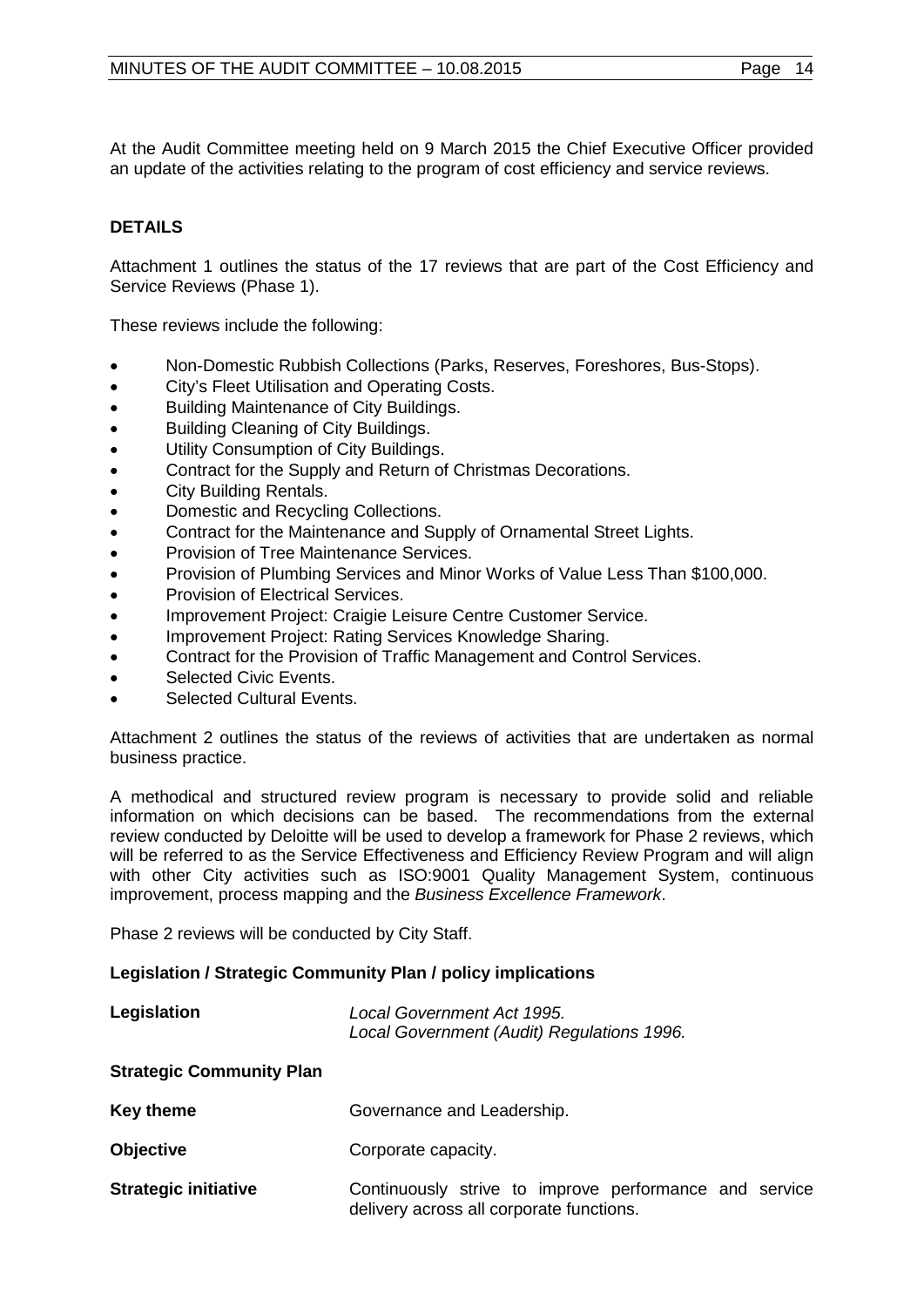## **Risk management considerations**

The review of the City's activities will ensure the effective and efficient allocation of resources and service levels. Cost efficiency targets are essential to ensure the City's *20 Year Strategic Financial Plan* and *Strategic Community Plan* is achievable.

## **Financial / budget implications**

2014-15 financial year impact

| Account no.          | 1.210.A2301.3265.0000                 |
|----------------------|---------------------------------------|
| <b>Budget Item</b>   | Consultancy.                          |
| <b>Budget amount</b> | \$50,000                              |
| Amount spent to date | \$48,125 (six external reviews only). |
| <b>Proposed cost</b> | Nil.                                  |
| <b>Balance</b>       | \$1,875                               |

All amounts quoted in this report are exclusive of GST.

## **Regional significance**

Not applicable.

## **Sustainability implications**

Not applicable.

## **Consultation**

Not applicable.

## **COMMENT**

By continuing the review program it is expected that the following outcomes can be achieved:

- Service and activity improvements.
- Assisting longer-term financial sustainability.
- Ensuring value for money and operational efficiency.
- Service level adjustments.
- Considering alternative modes of service delivery.
- Improved utilisation of available resources.

It is also important to note that when introducing, adjusting or increasing service levels or programs, a cost benefit analysis must be undertaken to determine whether the identified return on investment is realised.

## **VOTING REQUIREMENTS**

Simple Majority.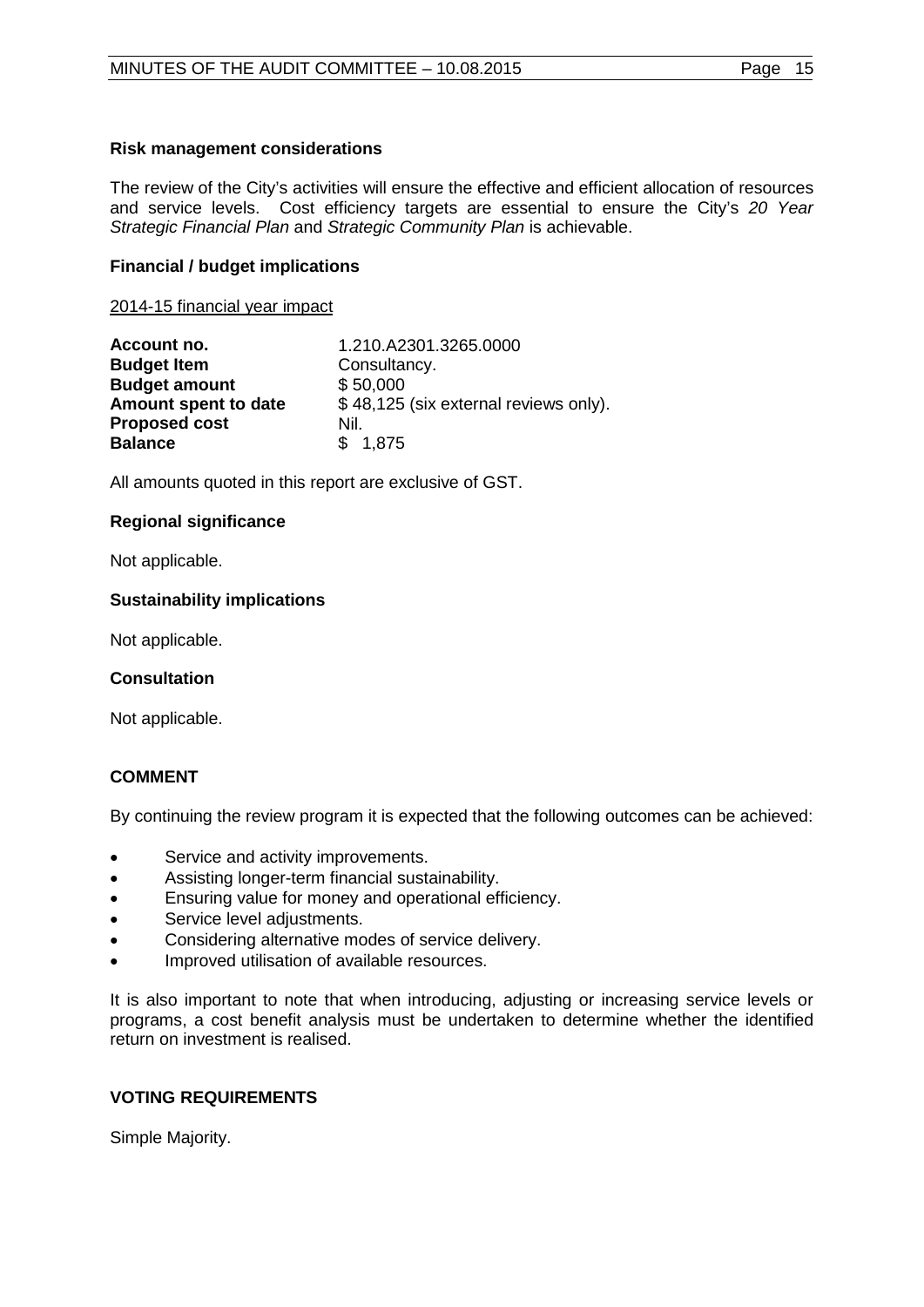# **MOVED Cr Amphlett, SECONDED Cr Chester that Council NOTES:**

- **1 the progress of the cost efficiency and service reviews program;**
- **2 the progress of review of activities as normal business practice.**

## **The Motion was Put and CARRIED (7/0)**

**In favour of the Motion:** Cr McLean, Mayor Pickard, Crs Amphlett, Chester, Norman, Ritchie and Taylor.

*Appendix 2 refers*

*To access this attachment on electronic document, click h[ere: Attach2agnAUDIT100815.pdf](http://www.joondalup.wa.gov.au/files/committees/AUDT/2015/Attach2agnAUDIT100815.pdf)*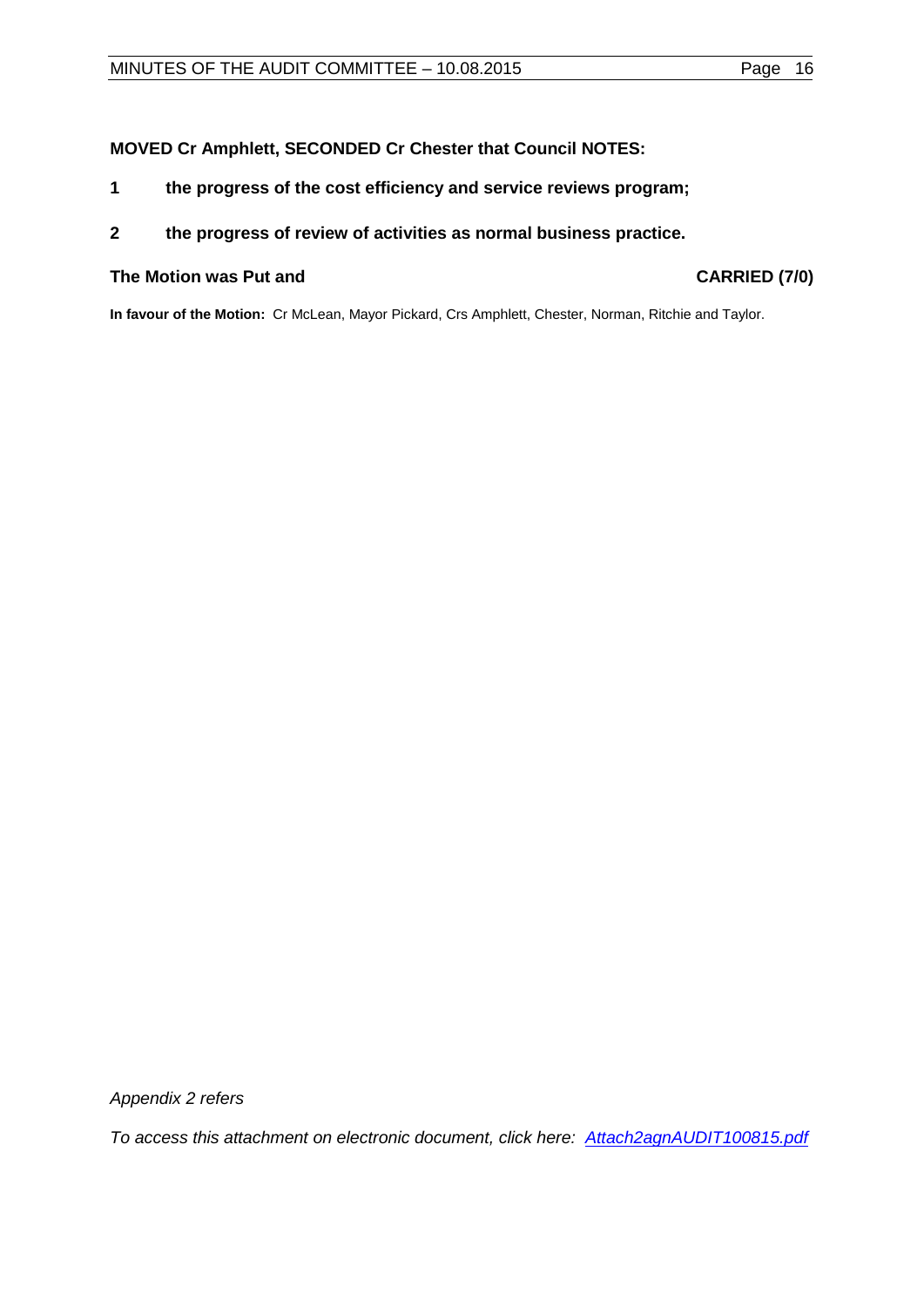# <span id="page-16-0"></span>**ITEM 4 EXECUTIVE AND RISK SERVICES PROGRAM 2015-16**

| <b>WARD</b>                           | All                                |                                                                                                                     |
|---------------------------------------|------------------------------------|---------------------------------------------------------------------------------------------------------------------|
| <b>RESPONSIBLE</b><br><b>DIRECTOR</b> | Mr Garry Hunt<br>Office of the CEO |                                                                                                                     |
| <b>FILE NUMBER</b>                    | 49586, 101515                      |                                                                                                                     |
| <b>ATTACHMENTS</b>                    | Attachment 1                       | Executive and Risk Services Program<br>2015-16                                                                      |
| <b>AUTHORITY / DISCRETION</b>         | Council (that is for 'noting').    | Information - includes items provided to Council for<br>information purposes only that do not require a decision of |

## **PURPOSE**

For the Audit Committee to note the *Executive and Risk Services Program 2015-16*, which includes the *Internal Audit Program*.

## **EXECUTIVE SUMMARY**

The *Executive and Risk Services Program* sets out the program of audits to guide audit activity, the work of the Internal Auditor and other monitoring and reviewing activities to be undertaken.

The *Internal Audit Program* section allows for Chief Executive Officer and other unspecified management requests, specialist advice and investigations. This section is subject to change and modification during the year on the authorisation of the Chief Executive Officer.

*It is therefore recommended that the Audit Committee NOTES the Executive and Risk Services Program for 2015-16 forming Attachment 1 to this Report.*

## **BACKGROUND**

The City has undertaken a review of its risk profile, and a gap analysis found that a greater focus and rigour on risk and assurance was required.

This resulted in the establishment of the Executive and Risk Services Business Unit from 1 July 2013 to oversee the *Executive and Risk Services Program*, as well as reviewing issues that are outside of the core activities for local government, and to monitor the high number of City projects.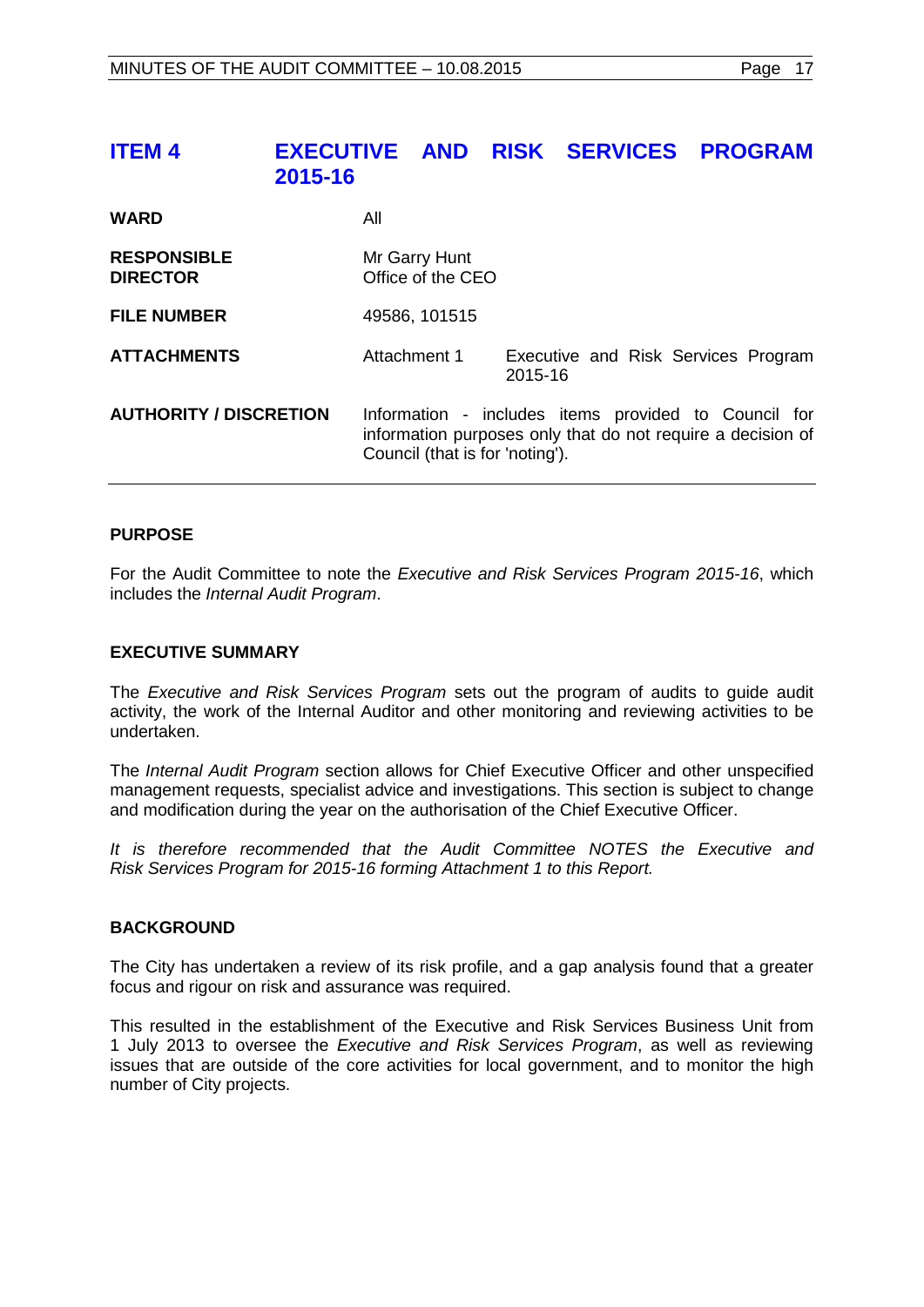# **DETAILS**

The program incorporates the following areas:

1 *Internal Audit Program* – this sets out the internal audit activity to be carried out by the City's Internal Auditor (who reports directly to the Chief Executive Officer for assigned activities). This section is established in consultation between the Chief Executive Officer and the Internal Auditor and where appropriate includes input from Directors or Managers to address areas that present risks to the City's operations.

With the establishment of the Executive and Risk Services Business Unit the City has been repositioning itself in order to gain a better understanding of the risks it is exposed to. The implementation of the recommendations following the fraud and misconduct risk assessment including the development of a fraud and corruption policy, and future use of data analytics techniques/tools to enable risk based targeted audits will assist the City in developing a strategy to better target areas where fraud and corruption risks exist.

2 *Service Effectiveness and Efficiency Review Program* – this sets out the reviews to be carried out by the City's Business Performance Analyst (who reports directly to the Chief Executive Officer for assigned activities). This section is established in consultation between the Chief Executive Officer and the Business Performance Analyst and where appropriate includes input from Directors or Managers to identify areas to reduce costs by eliminating and identifying waste and improving efficiency and effectiveness throughout the City's operations. This program also includes service level monitoring and review, and business/financial/operational analysis to inform risk management decision making and to provide confidence and integrity of data and/or information.

A methodical and structured review program is necessary to provide solid and reliable information on which decisions can be based. The recommendations from the external review conducted by Deloitte will be used to develop a framework for Phase 2 reviews, which will be referred to as the *Service Effectiveness and Efficiency Review Program* and will align with other City activities such as ISO:9001 Quality Management System, continuous improvement, process mapping and the Business Excellence Framework.

Both areas are subject to change and modification during the year on the authorisation of the Chief Executive Officer.

3 Improvement Projects – the Internal Auditor and/or the Business Performance Analyst will undertake follow-up reviews of the Improvement Projects completed by Strategic and Organisational Development to determine whether the agreed recommendations have been implemented.

## **Legislation / Strategic Community Plan / policy implications**

**Legislation Regulation 6 of the Local Government (Financial** *Management) Regulations 1996.*

*Local Government (Audit) Regulations 1996.*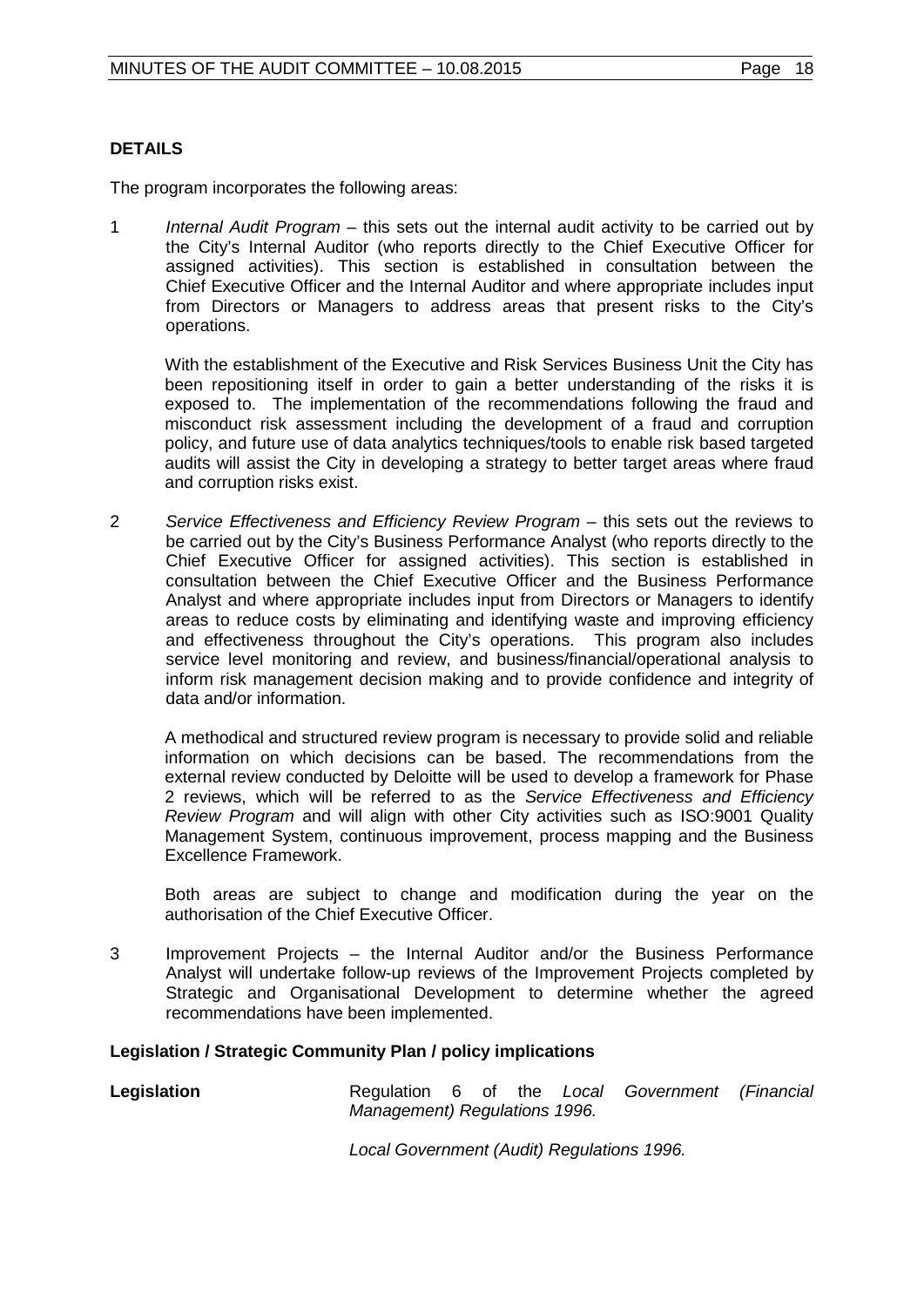| Key theme                   | Governance and Leadership.                                                                                      |
|-----------------------------|-----------------------------------------------------------------------------------------------------------------|
| <b>Objective</b>            | Corporate capacity.                                                                                             |
| <b>Strategic initiative</b> | Demonstrate accountability through robust reporting that is<br>relevant and easily accessible by the community. |
|                             | Continuously strive to improve performance and service<br>delivery across all corporate functions.              |
| <b>Policy</b>               | Not applicable.                                                                                                 |

## **Risk management considerations**

**Strategic Community Plan**

Internal audit is an independent appraisal service, and audit activity is an important element of risk management and a contributor to the mitigation of risk.

Monitoring and reviewing activities will provide evidence of the appropriateness and effectiveness of systems and procedures in regard to risk management, internal control and legislative compliance, as required by the *Local Government (Audit) Regulations 1996.*

## **Financial / budget implications**

Not applicable.

#### **Regional significance**

Not applicable.

## **Sustainability implications**

Not applicable.

## **Consultation**

Not applicable.

## **COMMENT**

Internal audit activity focuses on areas of risk including financial and non-financial systems and compliance with legislation, regulations, policies and best practice. Recommendation Action Plans are developed and agreed with management for audit recommendations and follow-ups conducted to ensure that they are implemented as agreed.

The *Service Effectiveness and Efficiency Review Program* focuses on improving efficiency and effectiveness throughout the City's operations and will follow the method of identifying target services, assessing and identifying opportunities, prioritising opportunities and developing recommendations, and monitoring and tracking progress.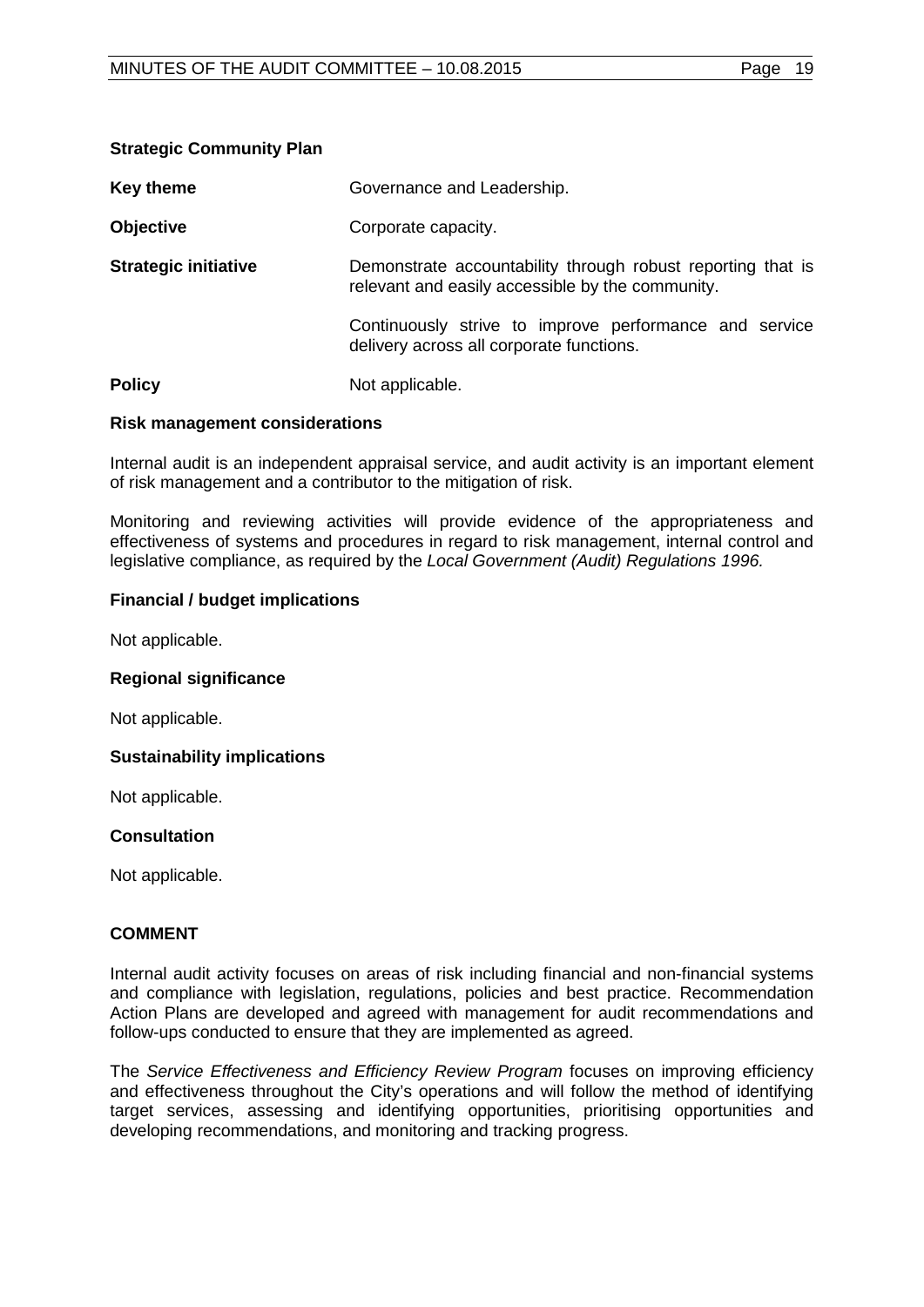## **VOTING REQUIREMENTS**

Simple Majority.

*Mayor Pickard left the Room at 8.18pm.* 

## **MOVED Cr Amphlett, SECONDED Cr Norman that the Audit Committee NOTES the Executive and Risk Services Program for 2015-16 forming Attachment 1 to this Report.**

## **The Motion was Put and CARRIED (6/0)**

**In favour of the Motion:** Crs McLean, Amphlett, Chester, Norman, Ritchie and Taylor.

*Appendix 3 refers*

*To access this attachment on electronic document, click [here: Attach3agnAUDIT100815.pdf](http://www.joondalup.wa.gov.au/files/committees/AUDT/2015/Attach3agnAUDIT100815.pdf)*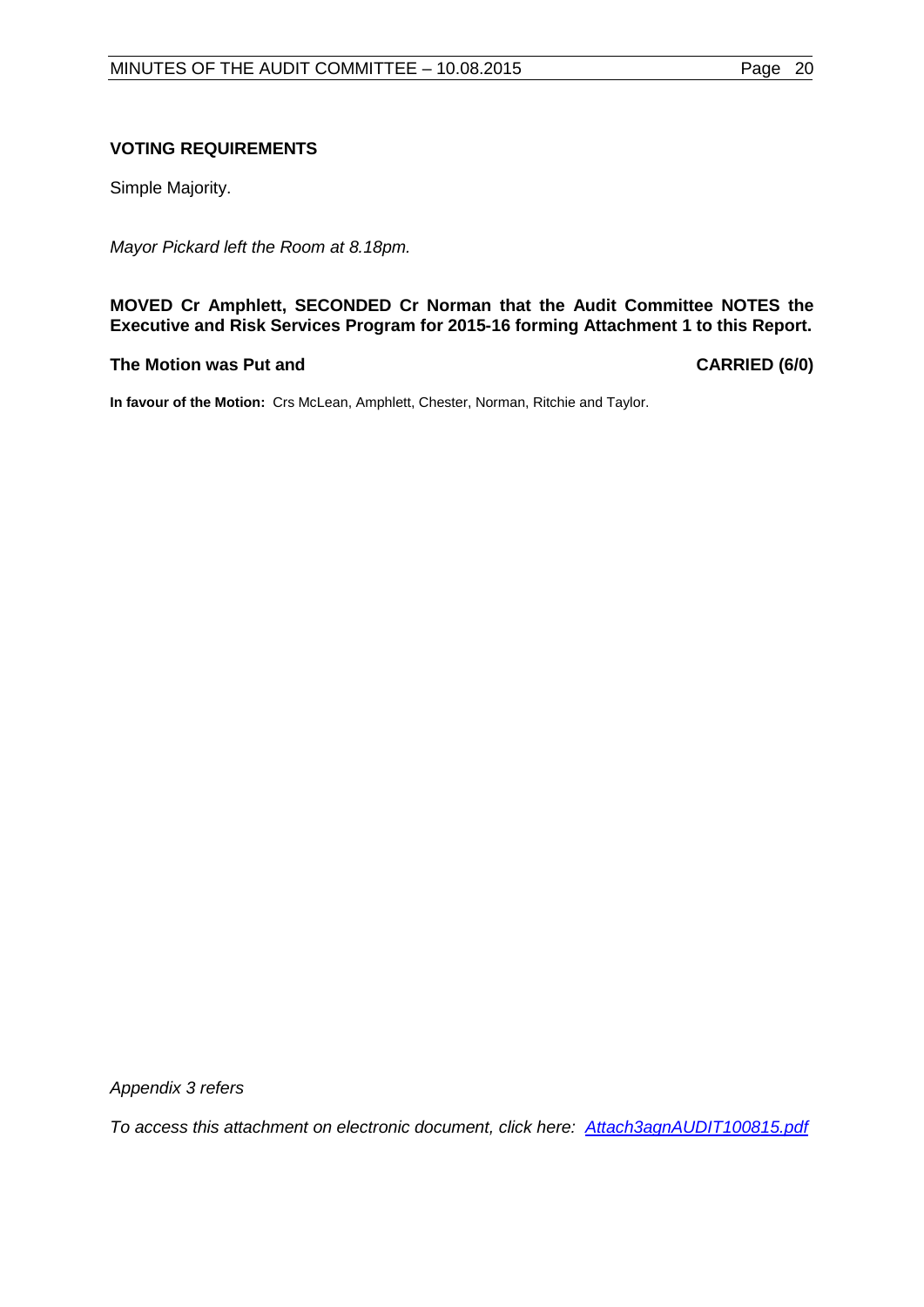| <b>Name/Position</b>      | Cr Teresa Ritchie, JP.                                        |
|---------------------------|---------------------------------------------------------------|
| <b>Item No./Subject</b>   | Item 5 - Partnership Between the City and Security Research   |
|                           | Institute at Edith Cowan University.                          |
| <b>Nature of interest</b> | Interest that may affect impartiality.                        |
| <b>Extent of Interest</b> | Cr Ritchie was employed by Edith Cowan University in 2014 and |
|                           | 2015.                                                         |

# <span id="page-20-0"></span>**ITEM 5 PARTNERSHIP BETWEEN THE CITY AND SECURITY RESEARCH INSTITUTE AT EDITH COWAN UNIVERSITY**

| <b>RESPONSIBLE</b><br><b>DIRECTOR</b> | Mr Garry Hunt<br>Office of the CEO                                                                                                                     |
|---------------------------------------|--------------------------------------------------------------------------------------------------------------------------------------------------------|
| <b>FILE NUMBER</b>                    | 49586, 101515                                                                                                                                          |
| <b>ATTACHMENTS</b>                    | Nil.                                                                                                                                                   |
| <b>AUTHORITY / DISCRETION</b>         | Information - includes items provided to Council for<br>information purposes only that do not require a decision of<br>Council (that is for 'noting'). |

## **PURPOSE**

For the Audit Committee to note the partnership between the City and Security Research Institute at Edith Cowan University.

## **EXECUTIVE SUMMARY**

**WARD** All

The City has in place a *Corporate Risk Register* which was presented to the Audit Committee at its meeting held on 10 March 2014 and endorsed by Council at its meeting held on 18 March 2014 (CJ044-03/14 refers).

One of the risks identified under the category of Service Delivery and Business Continuity was the impact on major systems due to failure of information technology systems. The City's recent assessment of increased virtual/cyber attacks has shown the overall risk level as extreme, as the likelihood of probability is 'almost certain' and the consequence impact is 'major'.

The City has subsequently established a partnership agreement to enable further risk assessment/security reviews to be undertaken.

*It is therefore recommended that the Audit Committee NOTES the partnership between the City and Security Research Institute at Edith Cowan University.*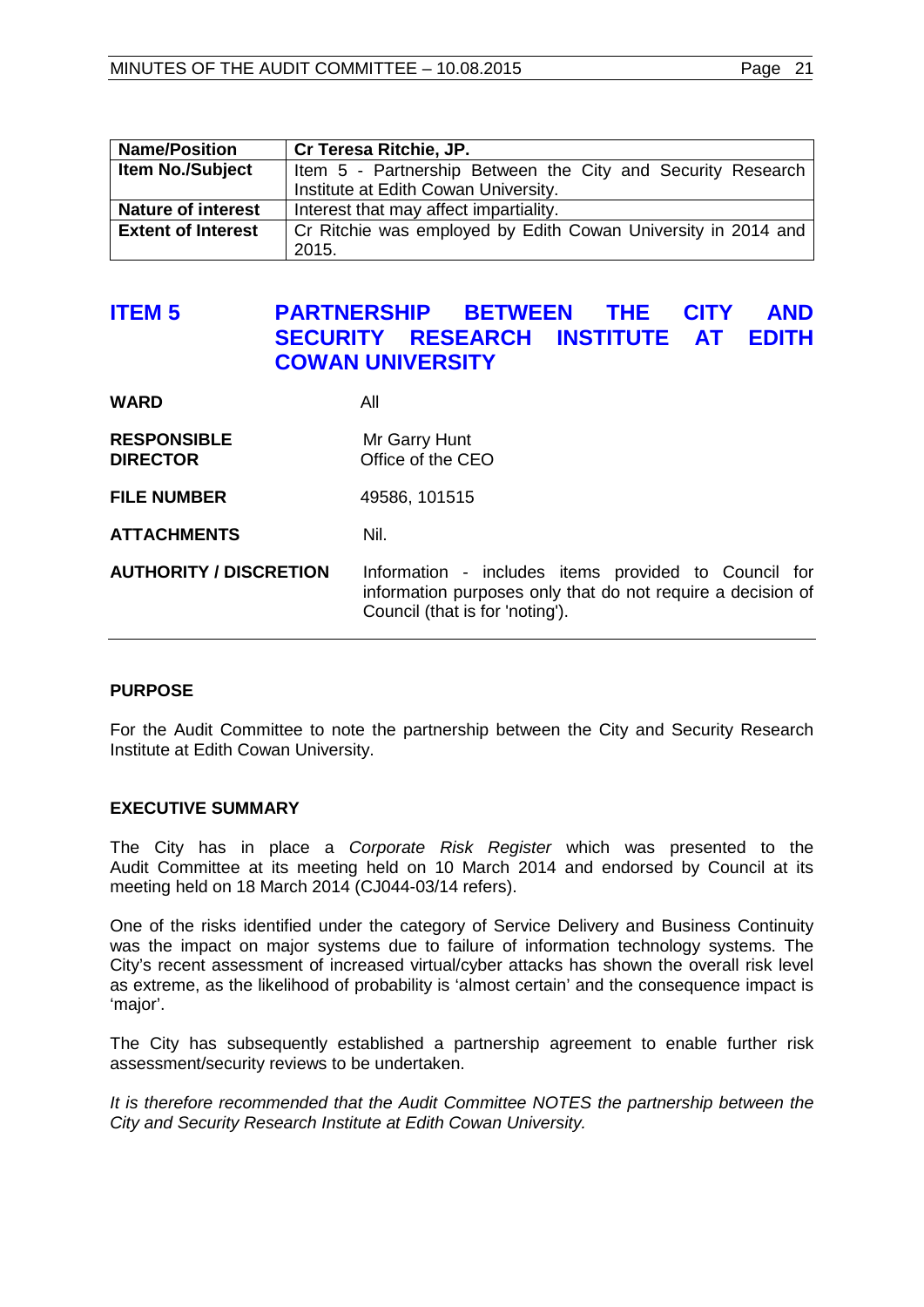# **BACKGROUND**

In late 2013, the overall risk level of the impact on major systems due to failure of information technology systems was identified as moderate given the City already had the following control methods in place:

- *Information Technology Disaster Recovery Plan.*
- Backup and restore to major systems.
- Planned maintenance program.
- Firewalls and virus protection software.

However, the following further control methods were identified:

- Risk assessment to be undertaken by an external auditor to test the City's information technology systems and networks to determine the effectiveness of security and any risk exposures to external intrusion and unauthorised access.
- Annual review to be undertaken by the Information Technology Business Unit.

Prior to 2013, external reviews were undertaken at irregular intervals.

# **DETAILS**

During the 2014-15 annual review by the Information Technology Business Unit it was identified that the risk of successful virtual/cyber attacks (such as hacking) of information technology systems including internal attacks (such as unauthorised access and avoidance of security measures) was extreme.

Due to this, the following further control methods have been identified for inclusion in the City's *Corporate Risk Register:*

- Maintain currency of security systems and appliances. The replacement of firewalls has been completed and the mobile device management is currently being upgraded.
- On-going user education.
- Annual security test an external network targeted threat penetration test has been undertaken by an external company which suggested four further actions are undertaken in conjunction with the City's current multi-year program of periodic assessment and reviews.
- Independent security reviews.

One of the further control methods identified in late 2013 was for a risk assessment to be undertaken by an external auditor to test the City's information technology systems and networks to determine the effectiveness of security and any risk exposures to external intrusion and unauthorised access; as well as independent security reviews being identified as a recent further control method.

To assist with this risk assessment/security review and other potential further controls, the City will be collaborating with the Security Research Institute at Edith Cowan University. This partnership will exist via a PhD Placement Scholarship which will provide the City with an opportunity to engage with a high quality student researcher who has completed their undergraduate degree and possesses skills in computer science, problem solving and developing innovative solutions.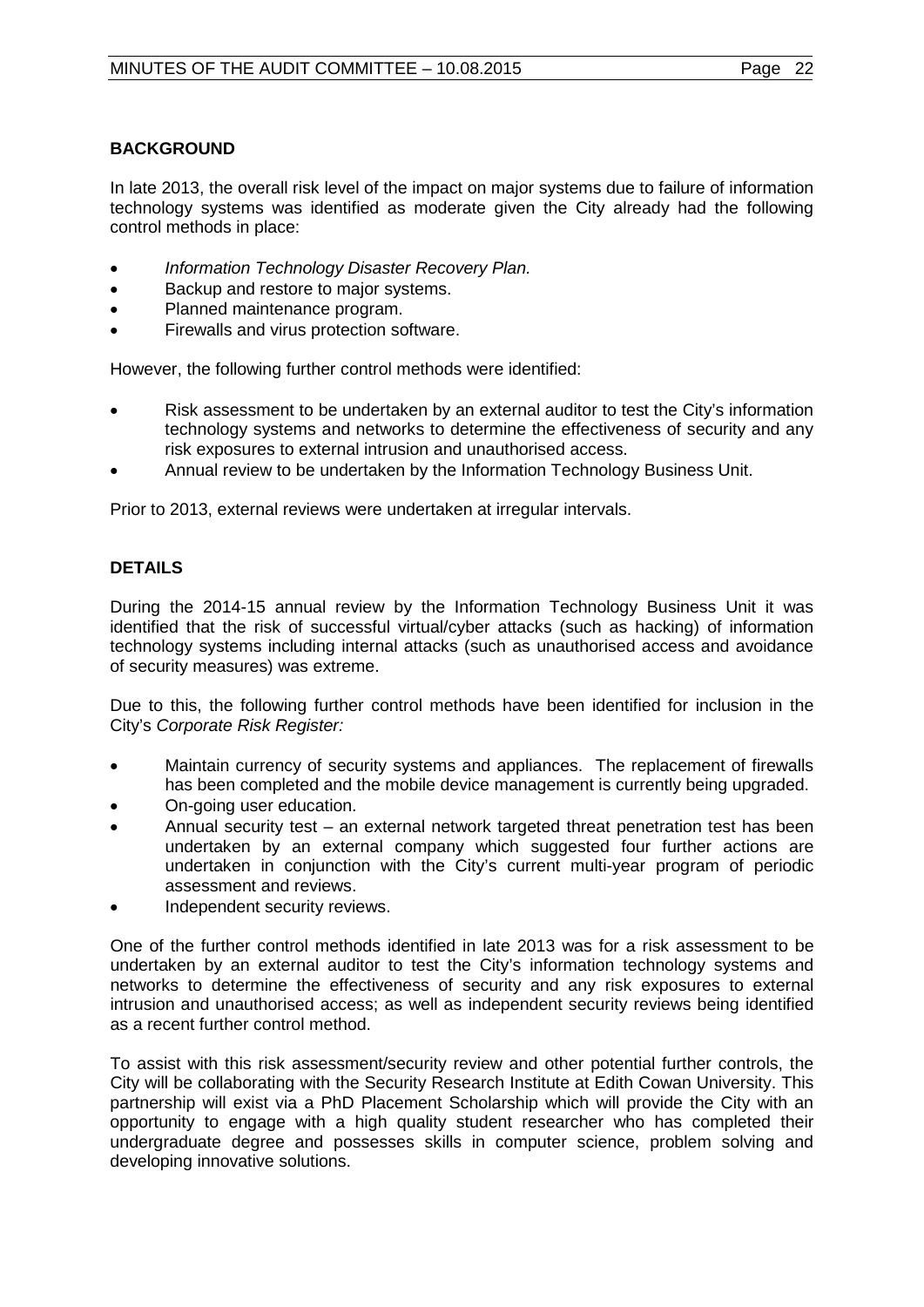The PhD student will be based at the City and will work on projects that are aligned to their PhD project. They will also have quidance and support from one or more senior academics within Edith Cowan University who will provide a mentorship role throughout the partnership.

The scholarship will be advertised following the formalisation of a letter of agreement which will outline the details of the work to be undertaken by the student for the City.

## **Issues and options considered**

Not applicable.

## **Legislation / Strategic Community Plan / policy implications**

| Legislation                     | Local Government (Audit) Regulations 1996.                                                         |
|---------------------------------|----------------------------------------------------------------------------------------------------|
| <b>Strategic Community Plan</b> |                                                                                                    |
| <b>Key theme</b>                | Governance and Leadership.                                                                         |
| <b>Objective</b>                | Corporate capacity.                                                                                |
| <b>Strategic initiative</b>     | Continuously strive to improve performance and service<br>delivery across all corporate functions. |
| <b>Policy</b>                   | Risk Management Policy.                                                                            |

## **Risk management considerations**

The *Corporate Risk Register* is an important element of risk management and will improve the City's ability to identify, assess and treat risks that threaten major systems, including the increasing risks from virtual/cyber attacks and the delivery of the *Corporate Business Plan* and the *Strategic Community Plan*.

## **Financial / budget implications**

The scholarship is currently valued at \$27,000 per annum (plus indexation) for a total of three and a half years. The City's commitment would be \$20,000 per annum (\$60,000 over three years) plus in-kind support and mentoring from City staff.

Edith Cowan University will provide the following:

- An additional attraction award of approximately \$5,000 per annum to ensure attraction/retention of a high calibre student. The total scholarship is valued at \$32,000 per annum (tax free to the student).
- Funds up to \$4,500 to the student to support PhD research activities.
- Access to supervision by senior academics and facilities (estimated in-kind value of \$22,000 per annum).

This is a more cost effective approach than a consultancy contract, with comparison rates for consultancy services through the Security Research Institute being \$4,000 (excl GST) per day.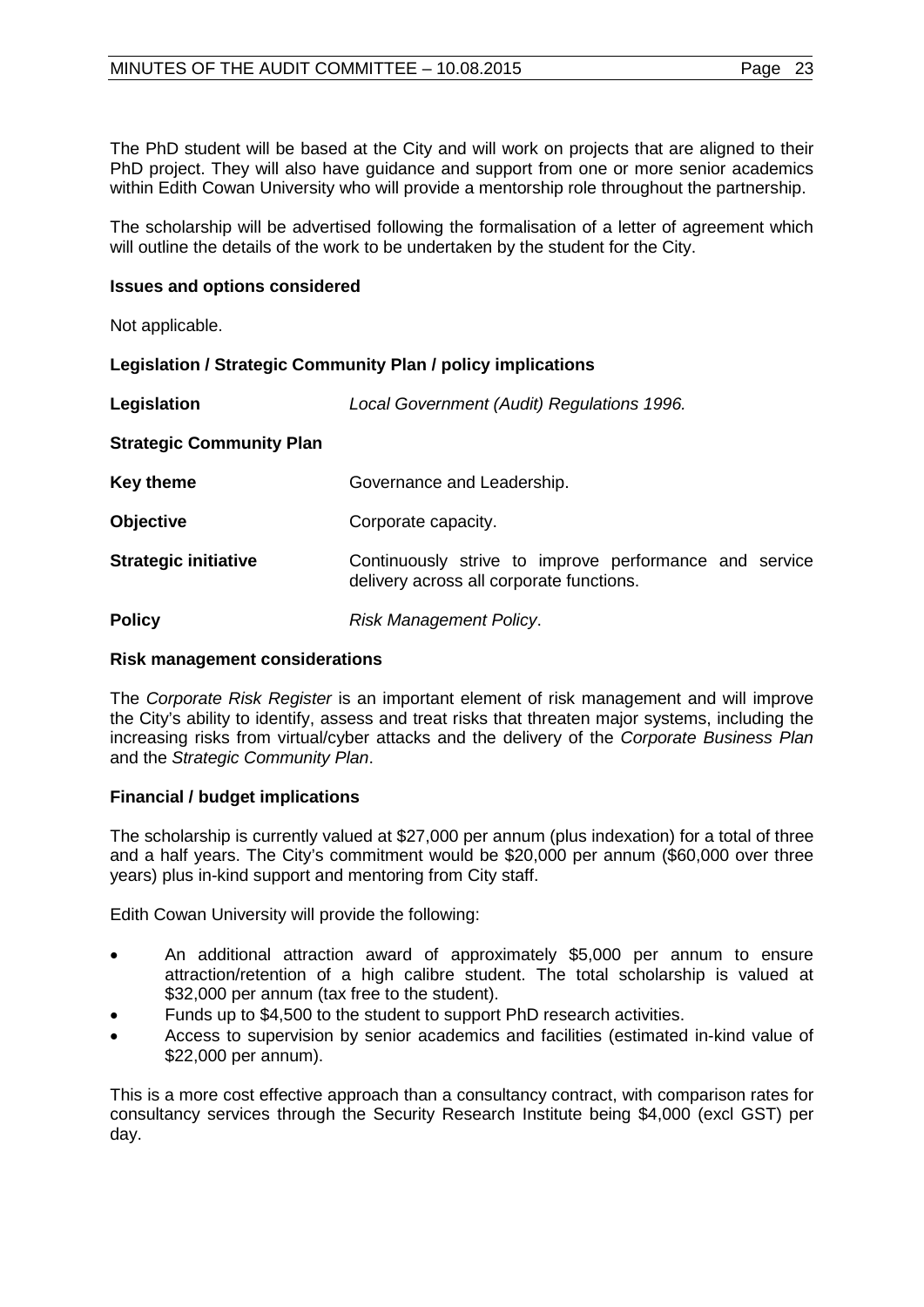## Current financial year impact

| Account no.          | Various.                                     |
|----------------------|----------------------------------------------|
| <b>Budget Item</b>   | Various.                                     |
| <b>Budget amount</b> | \$20,000                                     |
| Amount spent to date |                                              |
| <b>Proposed cost</b> | \$20,000 per annum for the next three years. |

## **Sustainability implications**

Not applicable.

## **Consultation**

Not applicable.

## **COMMENT**

This partnership will allow for a stronger collaborative partnership with Edith Cowan University, as well as allowing the City to be exposed to some of the latest research and training in identifying threats and improvement controls against virtual/cyber attacks.

## **VOTING REQUIREMENTS**

Simple Majority.

*The Director Infrastructure Services left the Room at 8.19pm.* 

## **MOVED Cr Amphlett, SECONDED Cr Ritchie that the Audit Committee NOTES the partnership between the City and Security Research Institute at Edith Cowan University.**

## **The Motion was Put and CARRIED (6/0)**

<span id="page-23-0"></span>**In favour of the Motion:** Crs McLean, Amphlett, Chester, Norman, Ritchie and Taylor.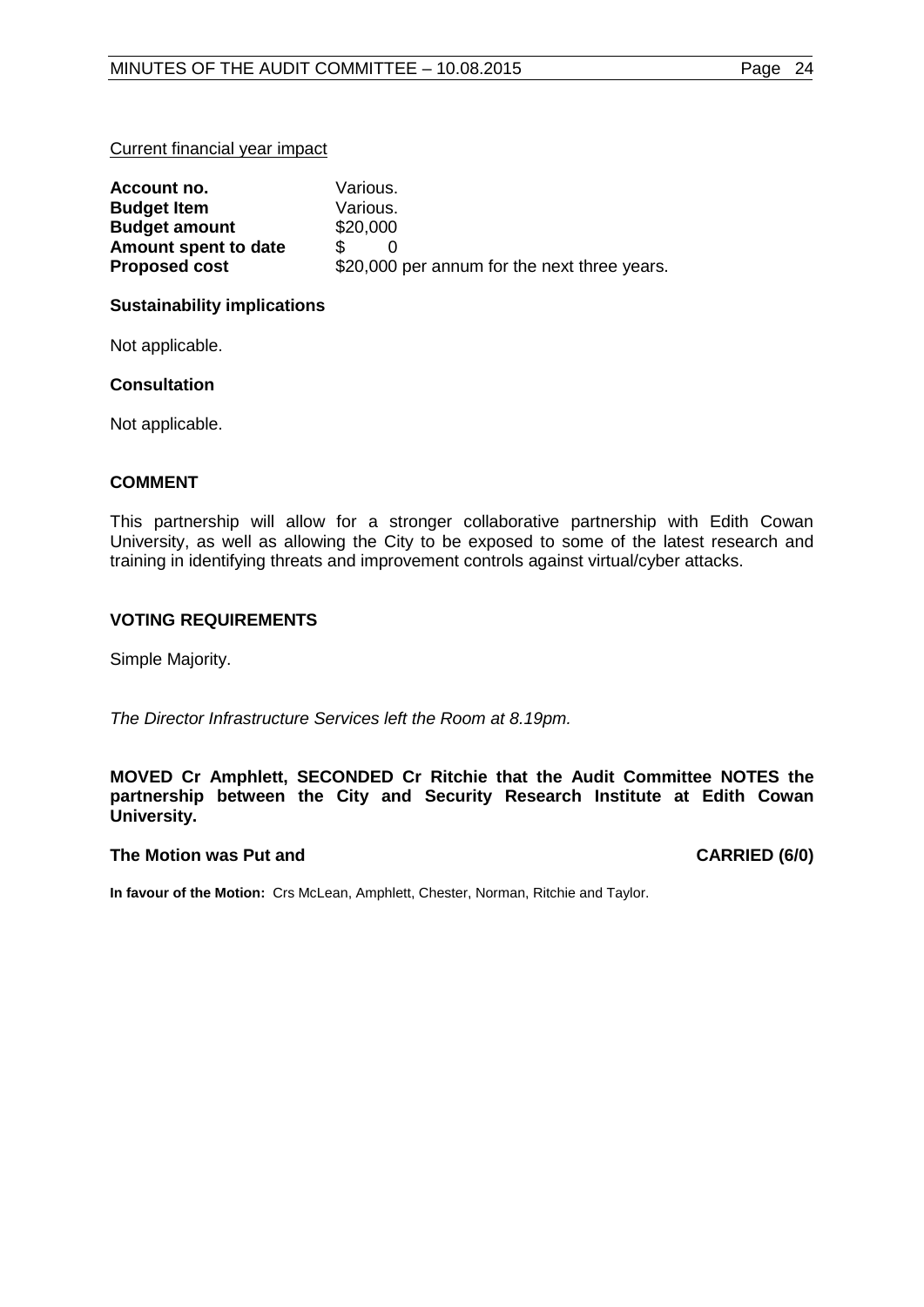# **ITEM 6 CORRUPTION AND CRIME COMMISSION MISCONDUCT INTELLIGENCE ASSESSMENT AND REPOSITIONING REPORT**

| <b>WARD</b>                           | All                                                                                                                                                    |                             |              |            |
|---------------------------------------|--------------------------------------------------------------------------------------------------------------------------------------------------------|-----------------------------|--------------|------------|
| <b>RESPONSIBLE</b><br><b>DIRECTOR</b> | Mr Garry Hunt<br>Office of the CEO                                                                                                                     |                             |              |            |
| <b>FILE NUMBER</b>                    | 49586, 101515                                                                                                                                          |                             |              |            |
| <b>ATTACHMENTS</b>                    | Attachment 1                                                                                                                                           | Misconduct<br>Report        | Intelligence | Assessment |
|                                       | Attachment 2                                                                                                                                           | <b>Repositioning Report</b> |              |            |
| <b>AUTHORITY / DISCRETION</b>         | Information - includes items provided to Council for<br>information purposes only that do not require a decision of<br>Council (that is for 'noting'). |                             |              |            |

## **PURPOSE**

For the Audit Committee to note the various reports issued by the Corruption and Crime Commission (the CCC).

## **EXECUTIVE SUMMARY**

Having been in existence for 10 years and being cognisant of the substantial changes that have taken place in the Western Australian public sector, the CCC undertook an extensive intelligence gathering and risk assessment exercise. This resulted in the publication of the *Report on the Misconduct Intelligence Assessment of the Western Australian Public Sector* (the MIA Report). The CCC then explained how it seeks to reposition itself following the assessment in the *Report on an Administrative Matter Relating to the Functions of the Commission Pursuant to Section 88 of the Corruption and Crime Commission Act 2003* (The Repositioning Report).

*It is therefore recommended that the Audit Committee NOTES the:*

- *1 Misconduct Intelligence Assessment of the Western Australian Public Sector Report forming Attachment 1 to this Report;*
- *2 Report on an Administrative Matter Relating to the Functions of the Commission Pursuant to Section 88 of the Corruption and Crime Commission Act 2003 (The Repositioning Report) forming Attachment 2 to this Report,*

*issued by the Corruption and Crime Commission.*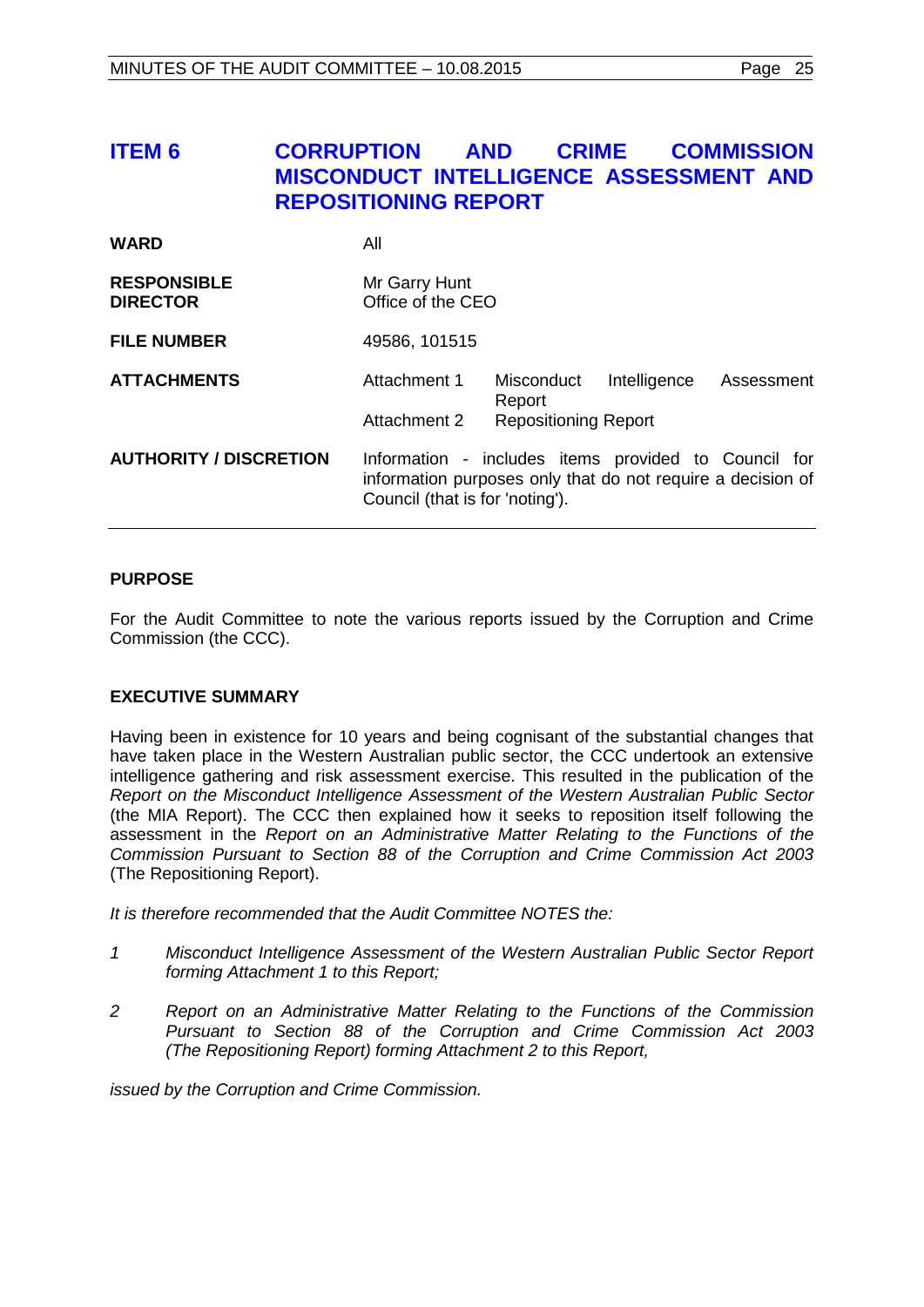# **BACKGROUND**

During 2014 the CCC undertook an extensive intelligence gathering and risk assessment exercise of the Western Australian public sector known as the Misconduct Intelligence Assessment (MIA). The assessment provided the CCC with a broad picture of the state of the sector and identified those public sector agencies and activities that are inherently more susceptible to corruption threats and misconduct risks. The CCC is now realigning its strategic business model and has committed to a comprehensive program of internal reform. Those public sector agencies and activities identified as high risk through the assessment are now regarded as priority areas for the CCC. Local governments have been identified by the CCC as high risk.

The Repositioning Report provides an account of how the CCC seeks to reposition itself following the evaluation of its first 10 years of operations and explains how a more strategic, targeted and intelligence-led approach, as demonstrated by the MIA Report, will be employed. The Repositioning Report also outlines organisational changes that have been taken by the CCC in order to implement an intelligence-led approach and to respond to specific internal governance and conduct challenges emerging from the CCC's evaluation of the first ten years of its operations.

# **DETAILS**

## Misconduct Intelligence Assessment Report (26 March 2015)

The CCC was established on 1 January 2004 following proclamation of the *Corruption and Crime Commission Act 2003*. After 10 years of operations the CCC conducted its inaugural MIA during 2014 which provided the CCC with a broad picture of the Western Australian public sector. The MIA identifies and assesses the current and emerging corruption threats and misconduct risks in the sector. The MIA Report was published on 26 March 2015 in order to communicate the results of the assessment to Western Australian public sector agencies to assist in adopting effective corruption control strategies relevant to their operating environments. It should be noted that the risk assessment looked at inherent corruption and misconduct risks within the public sector and did not examine the adequacy of the control environment in place to mitigate the inherent risks.

Since it was established the CCC has noted substantial changes to its operating environment including the following:

- The increase in size and complexity of its jurisdiction. Department of Treasury expenses for the total public sector have risen from approximately \$18 billion in 2004- 05 to approximately \$42.4 billion in 2013-14. In the same period the State's *Asset Investment Program* has increased from approximately \$2.8 billion to \$6.8 billion.
- Demand for CCC services has continued upwards from 2,410 misconduct allegations being assessed in 2004-05 to 7,260 in 2013-14.
- Emergence of new forms of public sector service delivery including privatised and partially privatised business models and the use of non-government organisations.
- Increasingly complex and multiple/dual source funding arrangements and close partnerships with industry.
- Fiscal environment is one of contracting resource availability and systemic pressures and constraints causing public sector agencies to look for efficiencies.
- Corrupting forces/influences are more complex in nature and sophisticated in operations.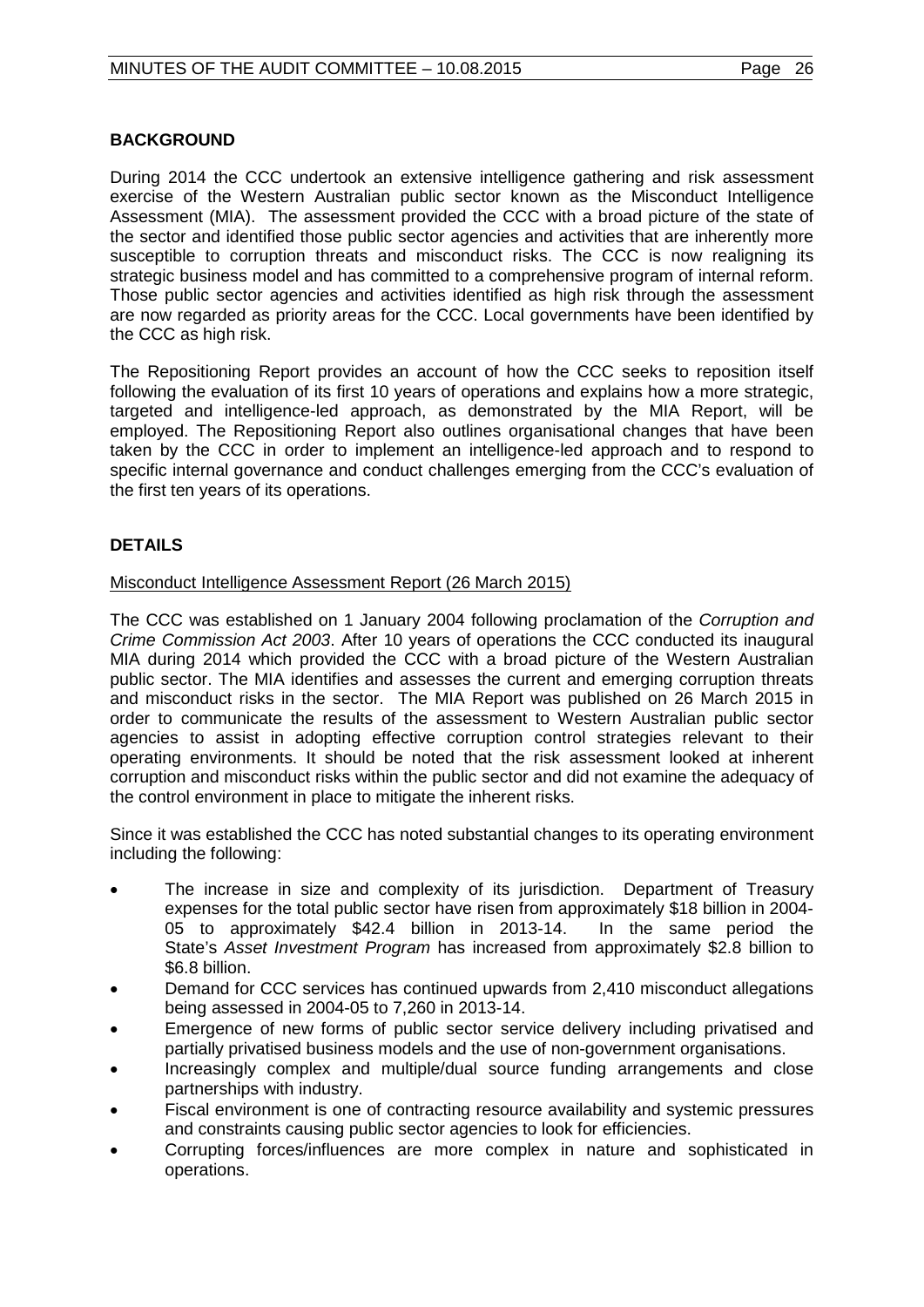The MIA Report identified the following as contributing factors to local governments being at high risk to corruption and misconduct risks:

- The sector is large and disparate with complicated structures that makes central oversight and control difficult.
- Local governments can have substantial budgets and revenue raising capacity.
- A wide range and variety of services may be delivered by outsourcing and engaging non-government organisations including not-for-profit.
- Close and potentially conflicting relationships with industry, such as encouraging industry involvement in their communities but also regulating that involvement.

Particular corruption and misconduct risks identified for local government include:

- (a) relationships to industry, including conflicts of interest, gifts and benefits, regulation and sponsored travel
- (b) procurement and contract management<br>(c) major projects, infrastructure, and buildir
- major projects, infrastructure, and building and works
- (d) regulation, fines and approvals, including discretionary decision-making
- (e) overseas travel<br>(f) fraud.
- fraud.

The findings from the MIA will inform the CCCs priorities and those public sector agencies and activities identified as high risk are now regarded as priority areas for the CCC.

## The Repositioning Report (21 April 2015)

The Repositioning Report provides an account of how the CCC seeks to reposition itself following the evaluation, explains how a more targeted and intelligence led approach is to be employed and outlines organisational changes that have been taken to implement this approach. The CCC will not respond to each individual allegation received but will engage identified corruption and serious misconduct hot spots by targeted investigations. This approach will result in fewer but higher value investigations being conducted in a systematic manner. This approach reflects the Parliament's intention that the CCC focus on corruption and serious misconduct with minor misconduct being transferred to the Public Sector Commission in accordance with the *Corruption and Crime Commission Amendment (Misconduct) Act 2014*.

## **Legislation / Strategic Community Plan / policy implications**

| Legislation                     | Corruption, Crime and Misconduct Act 2003.<br>(formerly the Corruption and Crime Commission Act 2003).          |
|---------------------------------|-----------------------------------------------------------------------------------------------------------------|
| <b>Strategic Community Plan</b> |                                                                                                                 |
| <b>Key theme</b>                | Governance and Leadership.                                                                                      |
| <b>Objective</b>                | Corporate capacity.                                                                                             |
| <b>Strategic initiative</b>     | Demonstrate accountability through robust reporting that is<br>relevant and easily accessible by the community. |
| <b>Policy</b>                   | Risk Management Policy.                                                                                         |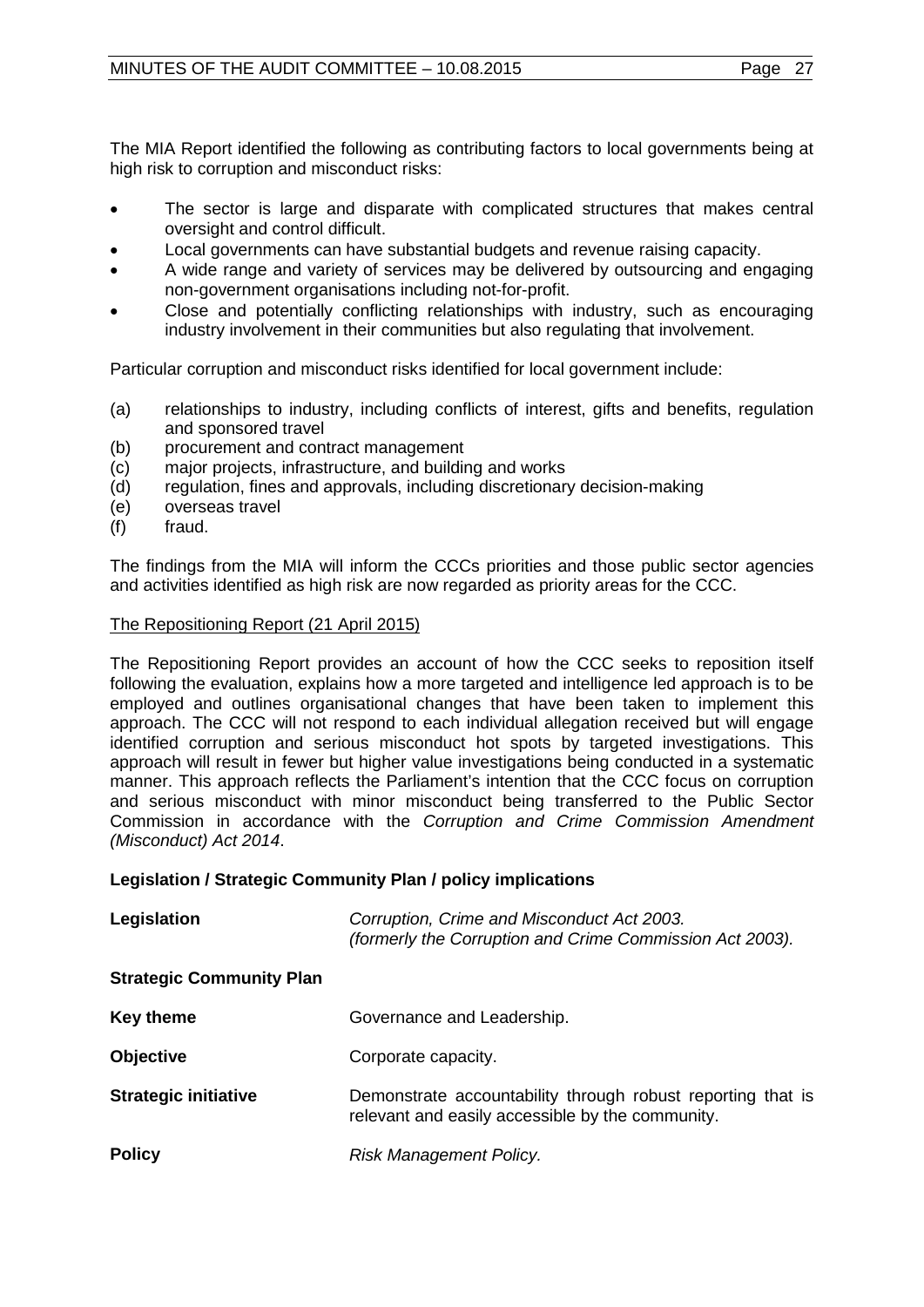## **Risk management considerations**

Local government has been identified by the CCC as being at high risk to corruption and misconduct and failure to respond to the changing environment will only enhance these risks.

## **Financial / budget implications**

Not applicable.

# **Regional significance**

Not applicable.

# **Sustainability implications**

Not applicable.

## **Consultation**

Not applicable.

# **COMMENT**

The CCC's MIA Report and the Repositioning Report, along with recent reports from other Australian investigative agencies, all indicate that local governments in Australia are exposed to high risks of fraud and corruption. The high volumes of transactions, the diverse range and nature of services and the increasing complexity of how services are delivered not only increase the risks of fraud and corruption occurring, but also the risks of it going undetected. Fraudulent and corrupt activity can be very sophisticated and it is important that local governments understand their operating environment and the risks that they are exposed to in order to develop strategies for combating risks.

With the establishment of the Executive and Risk Services Business Unit in July 2013 the City has been repositioning itself in order to gain a better understanding of the risks it is exposed to and develop strategies to combat those risks. This has included the development of a *Corporate Risk Register*, a *Risk Management Framework*, a *Risk Management Policy* and implementation of the recommendations following the CCC review of local government procurement practices.

A fraud and misconduct risk assessment of the City's procurement processes (in order to identify specific fraud and misconduct risks and related controls) has also recently been undertaken by KPMG, which will be provided to the Audit Committee as a separate report. The assessment has also identified areas for improvement and recommendations have been made for improvement. The implementation of these recommendations, including the development of a fraud and corruption policy, will assist the City in developing a strategy to better target areas where fraud and corruption risks exist.

## **VOTING REQUIREMENTS**

Simple Majority.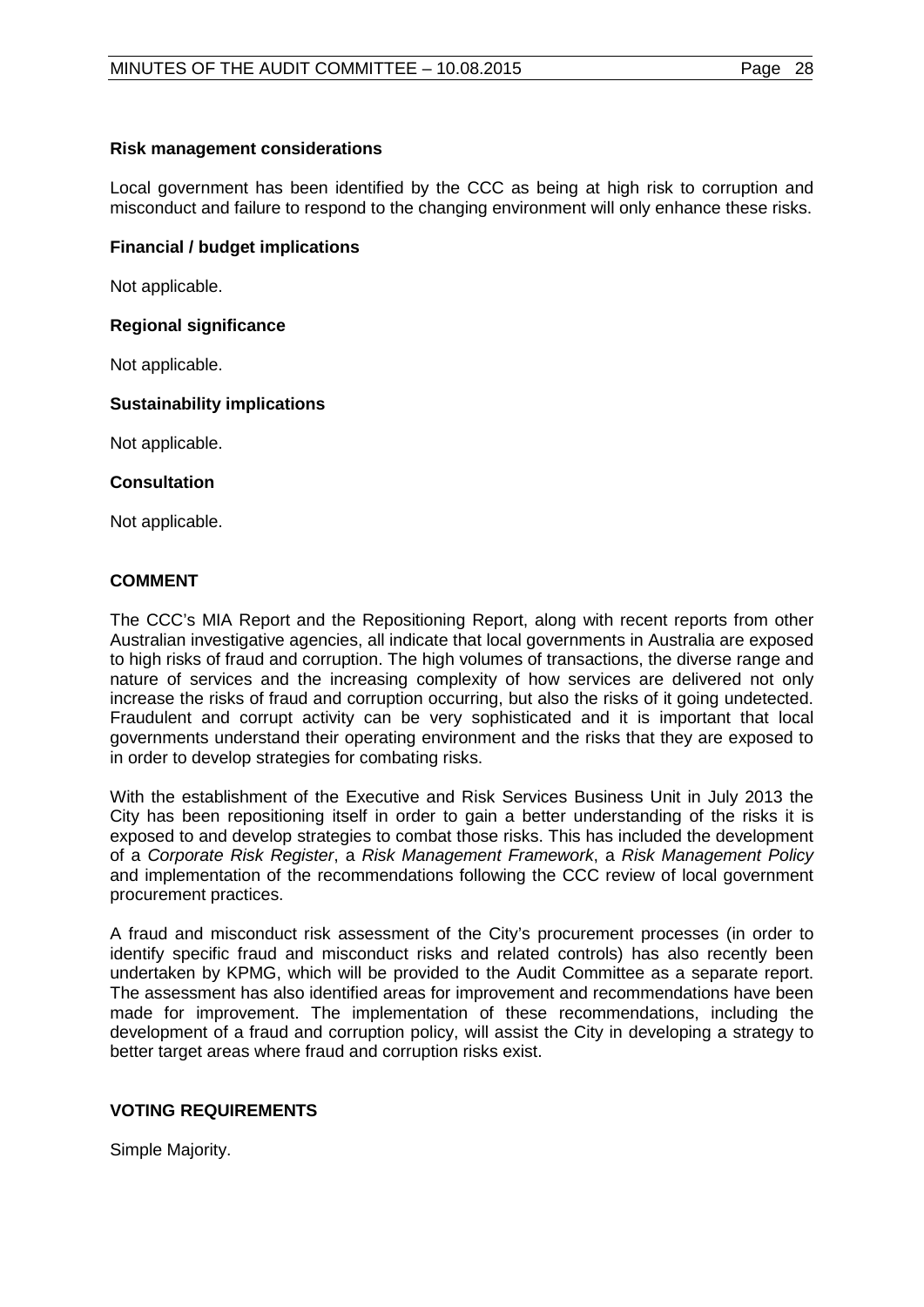**MOVED Cr Amphlett, SECONDED Cr Ritchie that the Audit Committee NOTES the:**

- **1 Misconduct Intelligence Assessment of the Western Australian Public Sector Report forming Attachment 1 to this Report;**
- **2 Report on an Administrative Matter Relating to the Functions of the Commission Pursuant to Section 88 of the** *Corruption and Crime Commission Act 2003* **(The Repositioning Report) forming Attachment 2 to this Report,**

**issued by the Corruption and Crime Commission.**

## **The Motion was Put and CARRIED (6/0)**

**In favour of the Motion:** Crs McLean, Amphlett, Chester, Norman, Ritchie and Taylor.

*Appendix 4 refers*

<span id="page-28-0"></span>*To access this attachment on electronic document, click he[re: Attach4agnAUDIT100815.pdf](http://www.joondalup.wa.gov.au/files/committees/AUDT/2015/Attach4agnAUDIT100815.pdf)*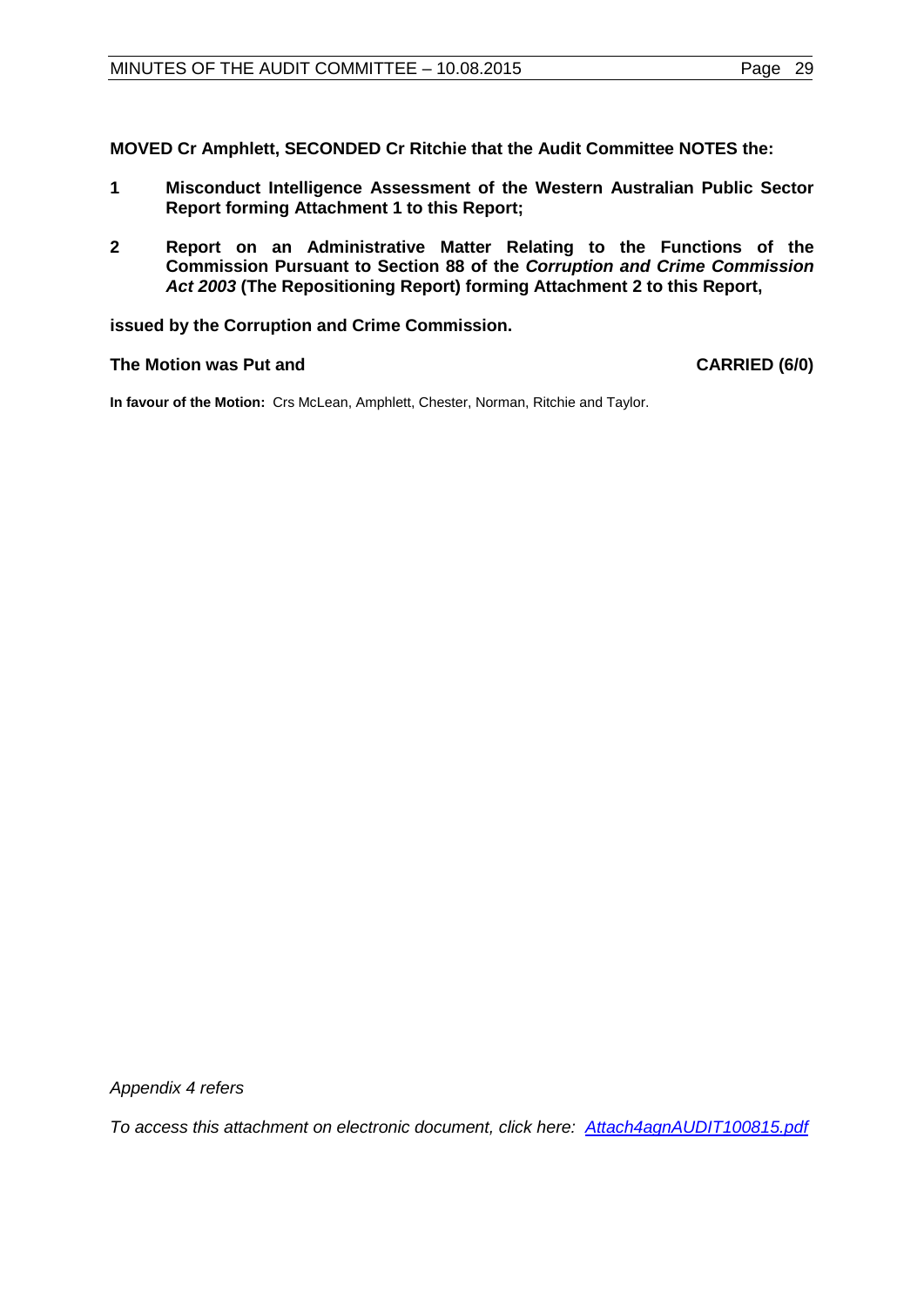# **ITEM 7 LOCAL GOVERNMENT PROCUREMENT AUDIT PROGRESS REPORT**

| <b>WARD</b>                           | All                                |                                                                                                                     |  |
|---------------------------------------|------------------------------------|---------------------------------------------------------------------------------------------------------------------|--|
| <b>RESPONSIBLE</b><br><b>DIRECTOR</b> | Mr Garry Hunt<br>Office of the CEO |                                                                                                                     |  |
| <b>FILE NUMBER</b>                    | 49586, 25586, 101515               |                                                                                                                     |  |
| <b>ATTACHMENTS</b>                    | Attachment 1                       | <b>WALGA Forum Presentations</b>                                                                                    |  |
|                                       | (Please Note:<br>This              | is<br>available<br>Attachment<br>electronically only)                                                               |  |
| <b>AUTHORITY / DISCRETION</b>         | Council (that is for 'noting').    | Information - includes items provided to Council for<br>information purposes only that do not require a decision of |  |

## **PURPOSE**

For the Audit Committee to note the City's progress following the Local Government Procurement Audit.

## **EXECUTIVE SUMMARY**

With the establishment of the Executive and Risk Services Business Unit in July 2013 the City has been repositioning itself in order to gain a better understanding of the risks it is exposed to, including fraud and misconduct risks in procurement activities.

Following the review by the Corruption and Crime Commission (the CCC) of procurement practices in local government and the issuing of their *Misconduct Risk in Local Government Procurement Report,* the City has been undertaking various activities to further improve procurement systems and reduce risks associated with fraud and misconduct.

*It is therefore recommended that the Audit Committee NOTES the details of the City's progress following the Local Government Procurement Audit.*

## **BACKGROUND**

The CCC conducted an audit of procurement practices at the Cities of Cockburn, Joondalup, Perth, Swan and Wanneroo to ascertain if weaknesses revealed in previous reviews are systemic across the local government sector. Following the audit each local government received its individual report which the City presented to the Audit Committee at its meeting held on 10 March 2014.

The CCC then compiled the consolidated *Report on Misconduct Risk in Local Government Procurement* which was provided to the Minister for Local Government on 4 February 2015, the same day it was made available to the Chief Executive Officers of the five participating local governments. The consolidated report was provided to the Audit Committee at its meeting held on 9 March 2015.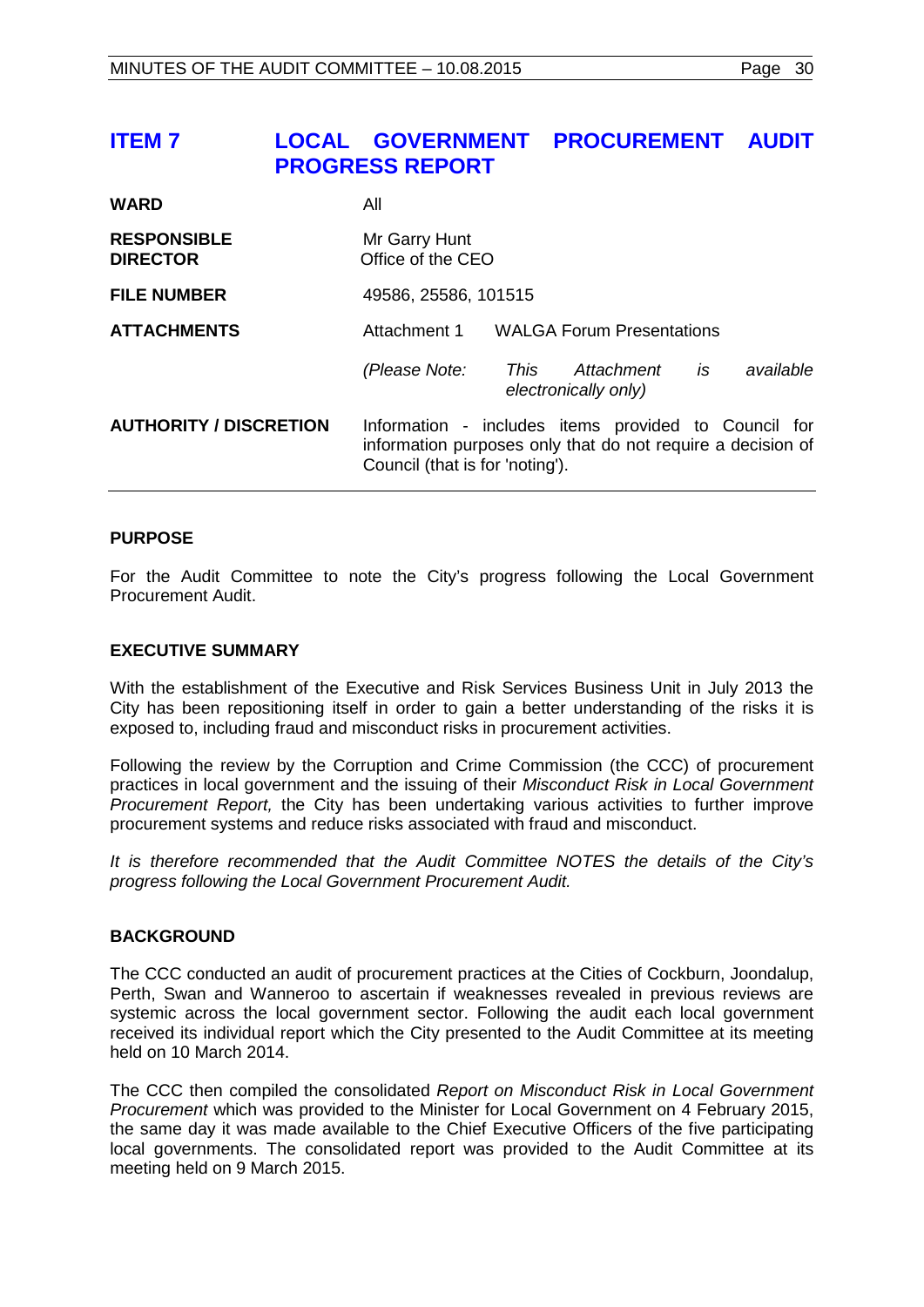The CCC identifies in the report broad concerns that procurement and financial governance processes used by local governments in Western Australia can leave them vulnerable to fraud, corruption and other forms of misconduct which are exacerbated by a lack of risk assessment.

# **DETAILS**

## Best Practice in Procurement: Misconduct Risk Prevention Strategies Forum

In response to the CCC Report and from member demand, the Western Australian Local Government Association (WALGA) held a *Best Practice in Procurement: Misconduct Risk Prevention Strategies Forum* on 13 May 2015.

The forum was hosted by WALGA President Mayor Troy Pickard and the City's Chief Executive Officer spoke on local government procurement improvements, as well as participating in a panel discussion.

Attendees at the forum from the City included the Director Corporate Services, Manager Executive and Risk Services and Internal Auditor.

The presentations made included:

- Christopher Shanahan, Acting Commissioner, Corruption and Crime Commission of WA on the lessons from the *Misconduct Risk in Local Government Procurement Report*.
- Angela Corbett, Assistant Director Procurement Policy and Practice Improvement, Department of Finance on State Perspective on Procurement Compliance.
- Jenni Law, Director of Local Government Regulation and Support, Department of Local Government and Communities on Case Studies in Probity and Compliance.
- Garry Hunt (Chief Executive Officer, City of Joondalup), Dr Shayne Silcox (Chief Executive Officer, City of Melville) and Daniel Simms (Chief Executive Officer, City of Wanneroo) on Local Government Procurement Improvements, including a Panel Discussion.
- Emma Gillespie, Procurement and Contract Manager, WALGA on the Procurement Support Services provided by WALGA.

Refer to Attachment 1 for the full presentations.

## WALGA Online Procurement Compliance Checklist

During the forum, WALGA launched its online Procurement Compliance Checklist, a self-assessment tool enabling local governments to check procurement compliance against legislative requirements and best practice. The City has completed the checklist and received a report providing an overview of responses, scores and commentary on the levels of regulatory and best practice compliance.

The survey report offers suggestions on improvements that could be made to reduce the risk of misconduct and fraud. The overall conclusion for the City is:

*"The procurement framework in place is sound and compliance is being achieved. Continuing auditing of procurement practices is recommended as there remain some minor compliance gaps. Any questions where you have answered 'No' should become the focus of any initial improvement activities your Local Government may take in regard to managing procurement misconduct risks."*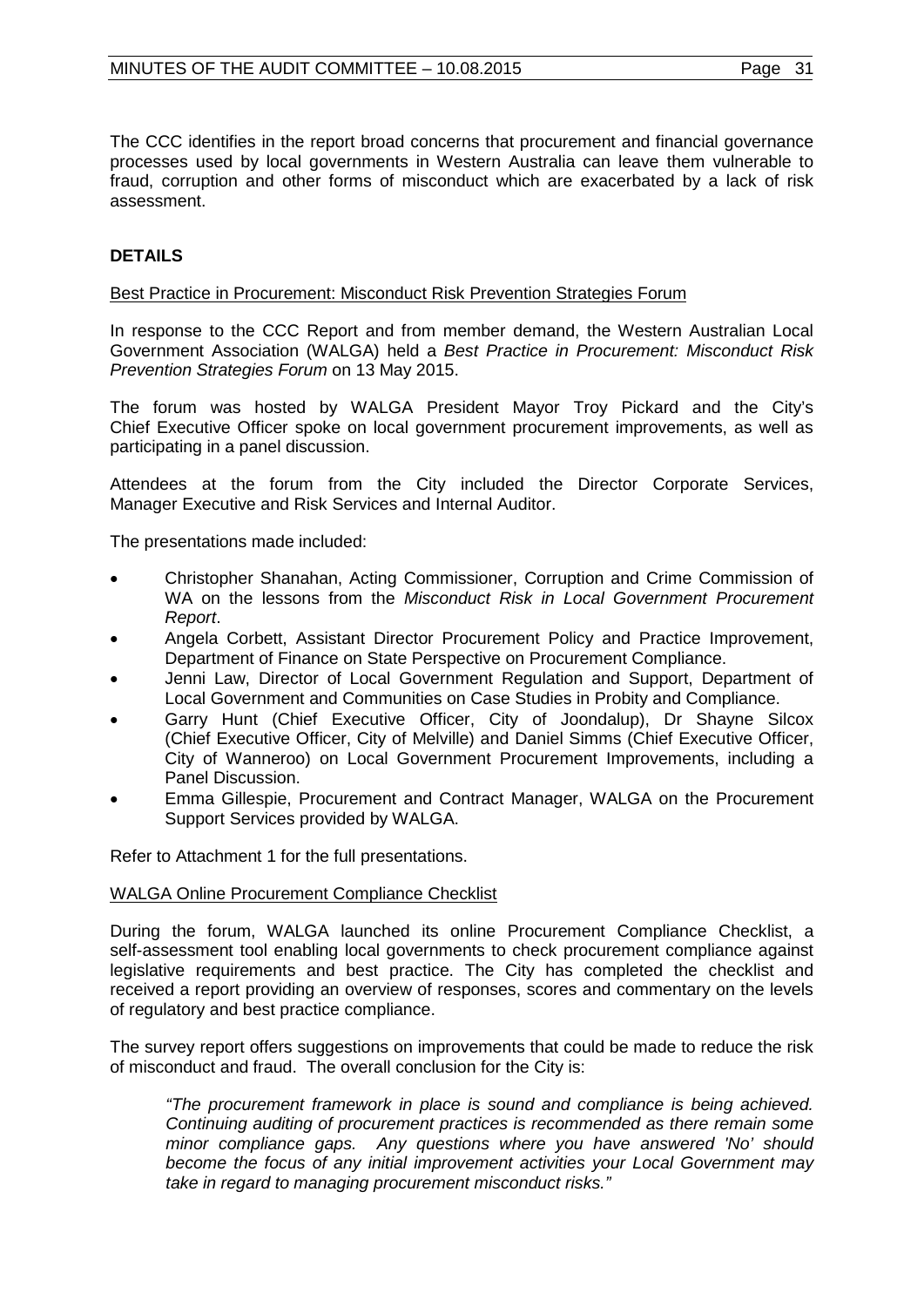The feedback from the checklist will be considered during the Procurement and Contract Management Review being undertaken by the City's Business Performance Analyst to ensure the appropriate improvements are made to address any compliance gaps.

Findings from the completed checklist will also be integrated into a wide-ranging whole of sector report that can be utilised to inform future WALGA procurement services, resources and training to ensure that the local government sector as a whole has access to all the information, capacity and resources required to achieve a consistently satisfactory level of procurement compliance.

## Fraud and Misconduct Risk Assessment – Procurement

The CCC recommended that the City undertake an assessment of its susceptibility to fraud and misconduct risks in its procurement practices.

The objectives of the fraud and misconduct risk assessment were to assist the City to identify and document specific fraud and misconduct risks and related controls in procurement and set out actions to improve controls to help mitigate those risks.

The assessment was completed by KPMG and the final report included a number of recommendations to which the City provided management comments and assigned responsibilities and target dates for their implementation. (Refer to separate report to the Audit Committee for full details).

## Research and Knowledge Gathering

The following reports are being used by the City to reposition itself in order to gain a better understanding of the high risks of fraud and corruption it is exposed to and to develop strategies to combat those risks.

- Queensland Audit Office June 2015 Report titled *Fraud management in local government.*
- WA Corruption and Crime Commission April 2015 Report titled *Report on an administrative matter relating to the functions of the Commission pursuant to section 88 of the Corruption and Crime Commission Act 2003.* (Refer to separate report to the Audit Committee for full details).
- WA Corruption and Crime Commission March 2015 Report titled *Report on the misconduct intelligence assessment of the Western Australian public sector.* (Refer to separate report to the Audit Committee for full details).
- WA Corruption and Crime Commission February 2015 Report titled *Report on Misconduct Risk in Local Government Procurement – particularly the six case studies* included in the report.
- NSW ICAC (Independent Commission Against Corruption) October 2012 Report titled *Investigation into allegations that staff from a number of local councils and other public authorities accepted secret benefits from suppliers and that staff from two local councils facilitated payment of false invoices from suppliers.*
- NSW ICAC (Independent Commission Against Corruption) February 2009 Report titled *Attempts to improperly influence a Ku-ring-gai Council officer.*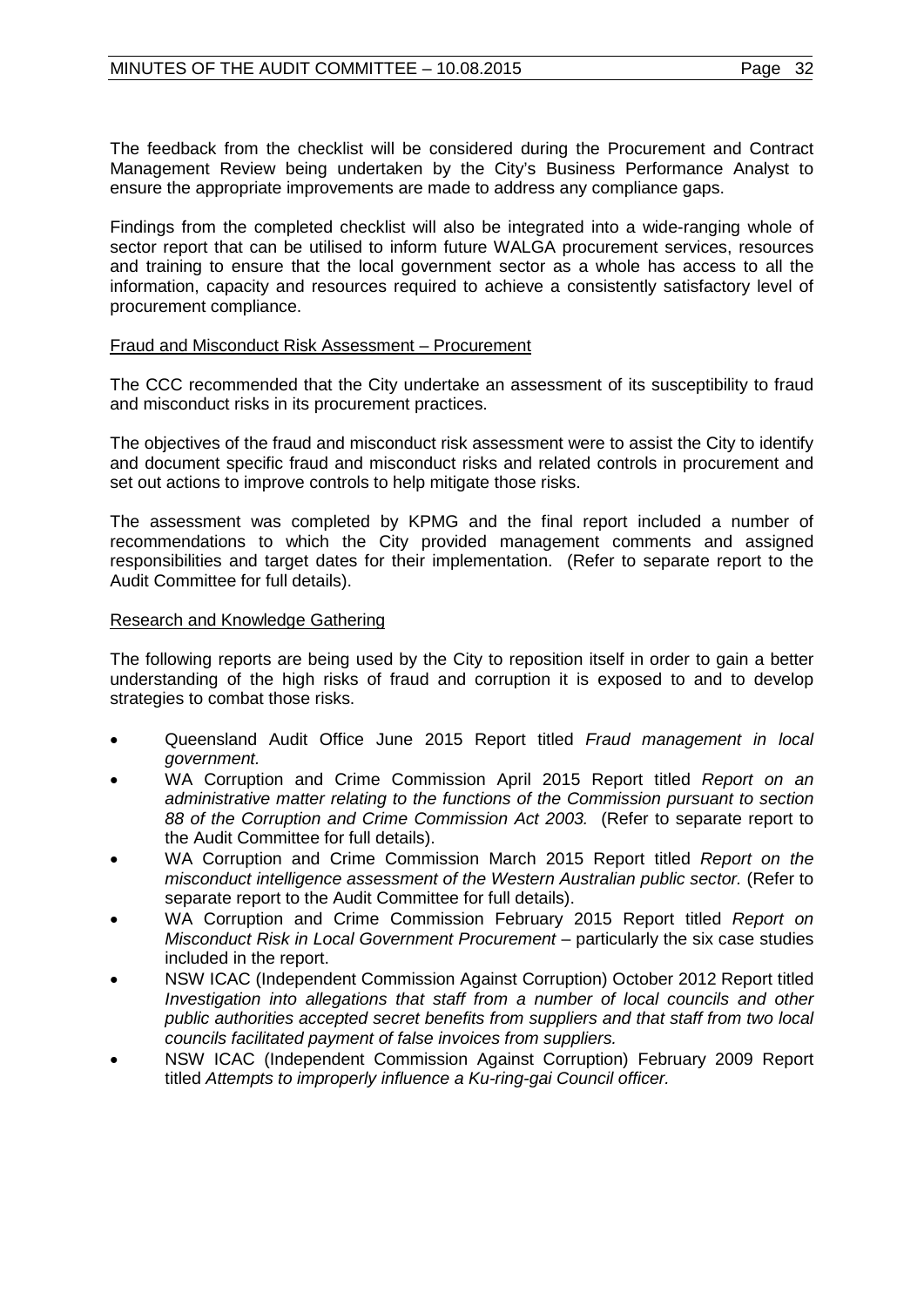The following seminars have been attended by the Manager Executive and Risk Services and Internal Auditor:

• Seminar titled *Identifying and Preventing Fraud, Misconduct and Corruption* with a presentation from Dr AJ (John) Purcell, B.Bus, B.Ec, Grad Cert Fraud Investigation, MBA, PhD, FCPA.

Dr Purcell is the chief auditor of CPA Australia, and has extensive governance, fraud and internal audit experience from the private and public sectors. His academic and professional interests are in the areas of organisational dysfunctionality, corruption, fraud and misconduct. His Masters thesis related to organisational dysfunctionality and corruption and his PhD thesis topic was audit committees, corruption and misconduct. He has published in areas of audit committees and corruption and is a member of five audit committees in local government.

The second presenter was Dr Eva Tsahuridu, BBus, MBA, PhD, who is the Manager, Accounting Policy and the Policy Adviser, Professional Standards and Governance of CPA Australia. She oversees the policy, guidance and resource development in professional and ethical standards and governance, and participates in a number of forums on ethics and governance and contributes to CPA Australia's publications INTHEBLACK and INPRACTICE. She previously held academic roles in Australian and European universities, developing and teaching business ethics and governance courses and researching business ethics, governance and whistleblowing.

• Seminar titled *Psychopaths in Suits (the corporate psychopath has many of the characteristics associated with white collar criminals. They are also destroyers of organisations and can create a toxic culture).*

The presenter was Dr Alan Byrne CFE. He has presented on many topics in the area of ethics and morality and is currently researching in the field of personality disorders and the workplace. He is the Manager of Governance at Lotterywest with responsibility for development and implementation of fraud prevention plans, the code of conduct and ethical decision making. Dr Byrne is also Chair of the State Council for the Governance Institute in Western Australia and is a Certified Fraud Examiner and a member of the ACFE (Association Certified Fraud Examiners).

## **Legislation / Strategic Community Plan / policy implications**

| Legislation                     | Corruption, Crime and Misconduct Act 2003.<br>(formerly the Corruption and Crime Commission Act 2003).          |
|---------------------------------|-----------------------------------------------------------------------------------------------------------------|
| <b>Strategic Community Plan</b> |                                                                                                                 |
| <b>Key theme</b>                | Governance and Leadership.                                                                                      |
| <b>Objective</b>                | Corporate capacity.                                                                                             |
| <b>Strategic initiative</b>     | Demonstrate accountability through robust reporting that is<br>relevant and easily accessible by the community. |
| <b>Policy</b>                   | Purchasing Policy.                                                                                              |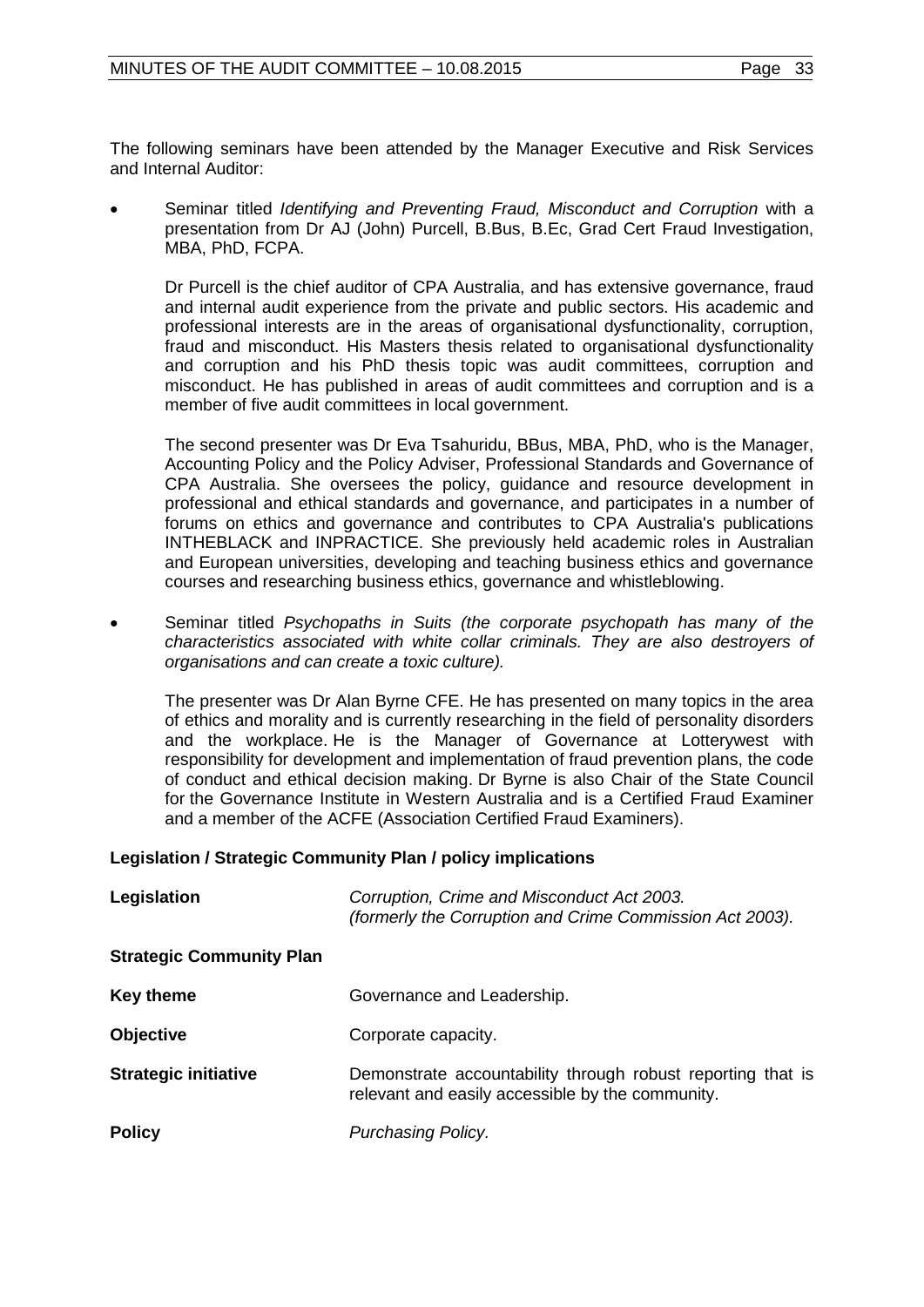## **Risk management considerations**

Local government has been identified by the CCC as being at high risk to corruption and misconduct and failure to respond to the changing environment will only enhance these risks.

## **Financial / budget implications**

Not applicable.

## **Regional significance**

Not applicable.

# **Sustainability implications**

Not applicable.

## **Consultation**

Not applicable.

# **COMMENT**

With the establishment of the Executive and Risk Services business unit in July 2013 the City has been repositioning itself in order to gain a better understanding of the risks it is exposed to, including fraud and misconduct risks in procurement activities. Completion of the WALGA online Procurement Compliance Checklist and the feedback received will be used by the City to further improve procurement systems and reduce risks associated with fraud and misconduct.

## **VOTING REQUIREMENTS**

Simple Majority.

*Mayor Pickard entered the Room at 8.24pm.* 

## **MOVED Cr Norman, SECONDED Cr Ritchie that the Audit Committee NOTES the details of the City's progress following the Local Government Procurement Audit.**

## **The Motion was Put and CARRIED (7/0)**

**In favour of the Motion:** Cr McLean, Mayor Pickard, Crs Amphlett, Chester, Norman, Ritchie and Taylor.

*Appendix 5 refers*

<span id="page-33-0"></span>*To access this attachment on electronic document, click [here: Attach5agnAUDIT100815.pdf](http://www.joondalup.wa.gov.au/files/committees/AUDT/2015/Attach5agnAUDIT100815.pdf)*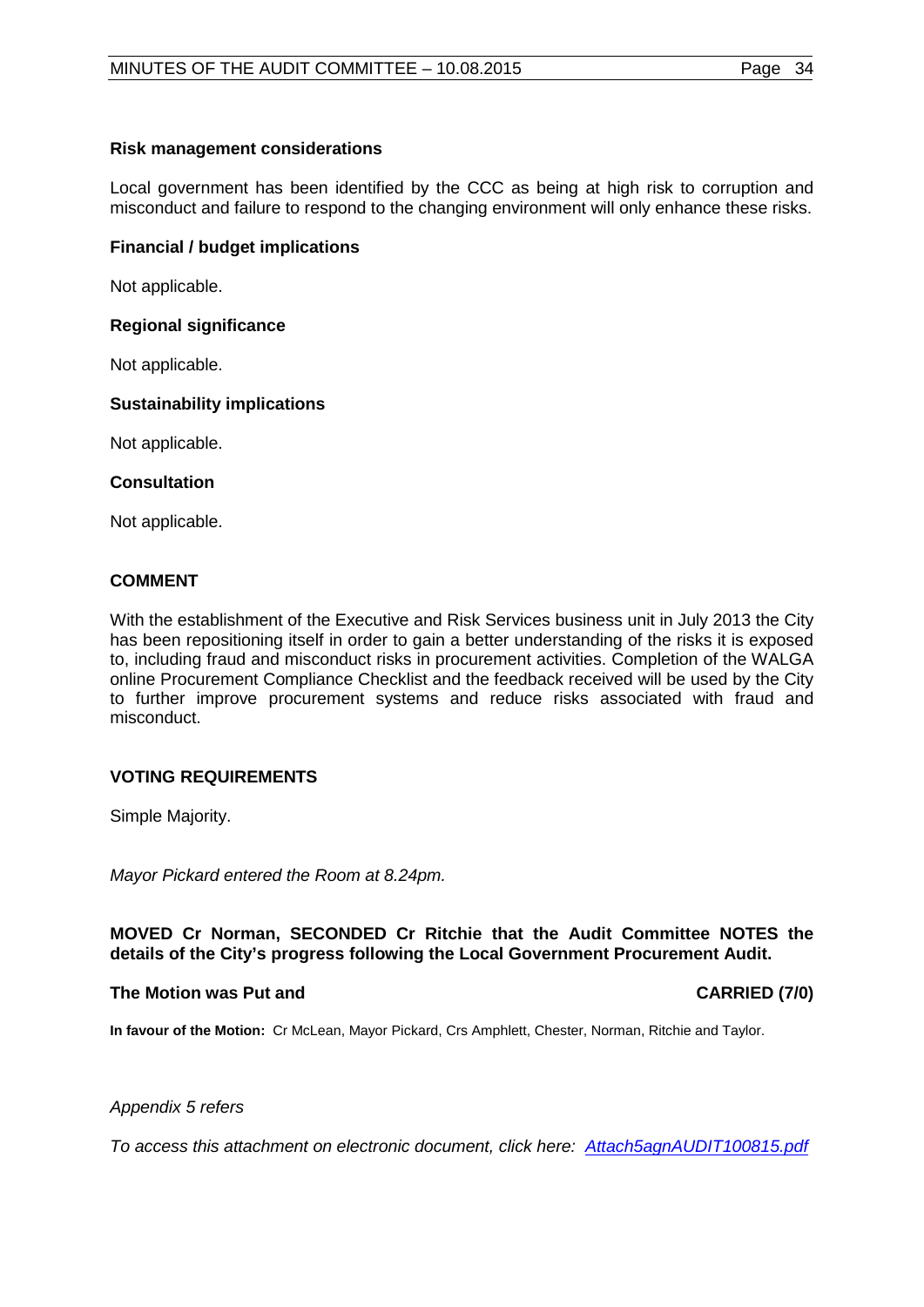# **ITEM 8 CONFIDENTIAL - FRAUD AND MISCONDUCT RISK ASSESSMENT – PROCUREMENT**

| WARD                                  | All                                |                                                                                                                     |  |
|---------------------------------------|------------------------------------|---------------------------------------------------------------------------------------------------------------------|--|
| <b>RESPONSIBLE</b><br><b>DIRECTOR</b> | Mr Garry Hunt<br>Office of the CEO |                                                                                                                     |  |
| <b>FILE NUMBER</b>                    | 25586, 101515                      |                                                                                                                     |  |
| <b>ATTACHMENTS</b>                    | Attachment 1                       | Fraud and Misconduct Risk Assessment<br>Report                                                                      |  |
|                                       | (Please Note:                      | Report and Attachment<br>This<br>is<br>confidential and will appear in the official<br>Minute Book only)            |  |
| <b>AUTHORITY / DISCRETION</b>         | Council (that is for 'noting').    | Information - includes items provided to Council for<br>information purposes only that do not require a decision of |  |

This report is confidential in accordance with Section 5.23(2)(f)(i) of the *Local Government Act 1995*, which also permits the meeting to be closed to the public for business relating to the following:

*a matter that if disclosed, could be reasonably expected to –*

*(i) impair the effectiveness of any lawful method or procedure for preventing, detecting, investigating or dealing with any contravention or possible contravention of the law;*

A full report was provided to Elected Members under separate cover. The report is not for publication.

## **OFFICER'S RECOMMENDATION**

That the Audit Committee NOTES the details of the report titled '*Fraud and Misconduct Risk Assessment – Procurement'* forming Attachment 1 to this Report.

## **MOVED Cr Amphlett, SECONDED Cr Chester that the Audit Committee:**

- **1 NOTES the details of the report titled '***Fraud and Misconduct Risk Assessment – Procurement'* **forming Attachment 1 to this Report;**
- **2 REQUESTS the Chief Executive Officer to provide a further report addressing the management comment on those areas detailed as "partially effective".**

## **The Motion was Put and CARRIED (7/0)**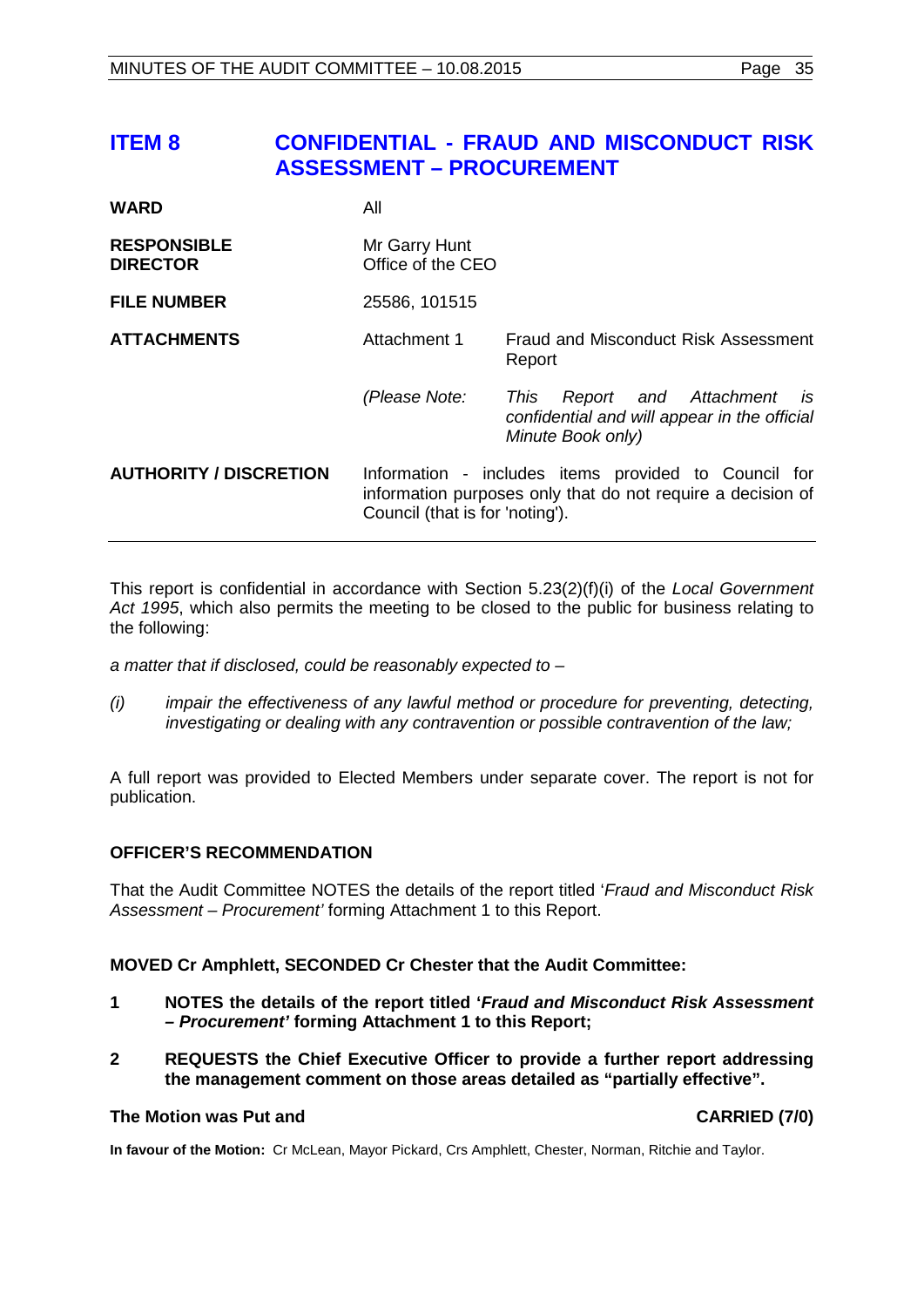# <span id="page-35-0"></span>**ADOPTION BY EXCEPTION RESOLUTION - [02154, 08122]**

**MOVED Mayor Pickard, SECONDED Cr Amphlett that pursuant to the**  *Meeting Procedures Local Law 2013* **– Clause 4.8 – Adoption by Exception Resolution, the Audit Committee ADOPTS the following items:**

## **Item 9 and Item 10.**

## **The Motion was Put and CARRIED (7/0)**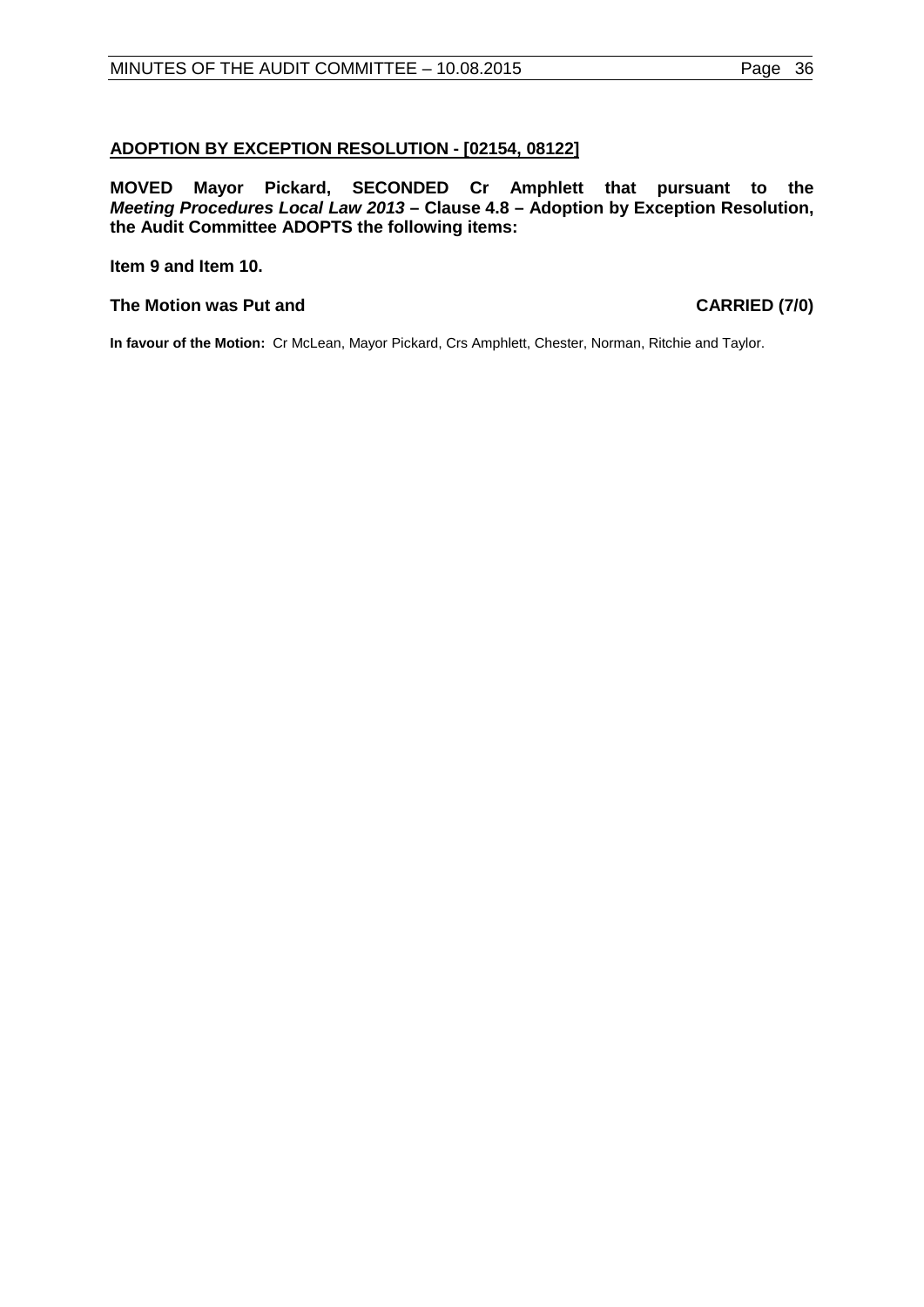## **Disclosure of interest affecting impartiality**

| <b>Name/Position</b>      | Mr Garry Hunt, Chief Executive Officer.                       |  |  |
|---------------------------|---------------------------------------------------------------|--|--|
| <b>Item No./Subject</b>   | Item 9 - Confidential - Chief Executive Officer's Credit Card |  |  |
|                           | Expenditure for the Quarter Ended 31 March 2015.              |  |  |
| <b>Nature of interest</b> | Interest that may affect impartiality.                        |  |  |
| <b>Extent of Interest</b> | The Chief Executive Officer is the card holder.               |  |  |

# <span id="page-36-0"></span>**ITEM 9 CONFIDENTIAL - CHIEF EXECUTIVE OFFICER'S CREDIT CARD EXPENDITURE FOR THE QUARTER ENDED 31 MARCH 2015**

| WARD                                  | All                                                                                                                                                    |                                                                                                             |
|---------------------------------------|--------------------------------------------------------------------------------------------------------------------------------------------------------|-------------------------------------------------------------------------------------------------------------|
| <b>RESPONSIBLE</b><br><b>DIRECTOR</b> | Mr Mike Tidy<br><b>Corporate Services</b>                                                                                                              |                                                                                                             |
| <b>FILE NUMBER</b>                    | 09882, 101515                                                                                                                                          |                                                                                                             |
| <b>ATTACHMENT</b>                     | Attachment 1                                                                                                                                           | Chief Executive Officer's Credit Card<br>Expenditure - Quarter Ended 31 March<br>2015                       |
|                                       | (Please Note:                                                                                                                                          | Report and Attachment<br>is is<br>This<br>confidential and will appear in the official<br>Minute Book only) |
| <b>AUTHORITY / DISCRETION</b>         | Information - includes items provided to Council for<br>information purposes only that do not require a decision of<br>Council (that is for 'noting'). |                                                                                                             |

This report is confidential in accordance with Section 5.23(2)(a) of the *Local Government Act 1995*, which also permits the meeting to be closed to the public for business relating to the following:

*a matter affecting an employee.*

A full report was provided to Elected Members under separate cover. The report is not for publication.

**MOVED Mayor Pickard, SECONDED Cr Amphlett that the Audit Committee NOTES the report on the corporate credit card usage of the Chief Executive Officer for the quarter ended 31 March 2015 forming Attachment 1 to this Report.**

**The Motion was Put and CARRIED (7/0) by Exception Resolution after consideration of Item 8, page [36](#page-35-0) refers.**

## **The Motion was Put and CARRIED (7/0)**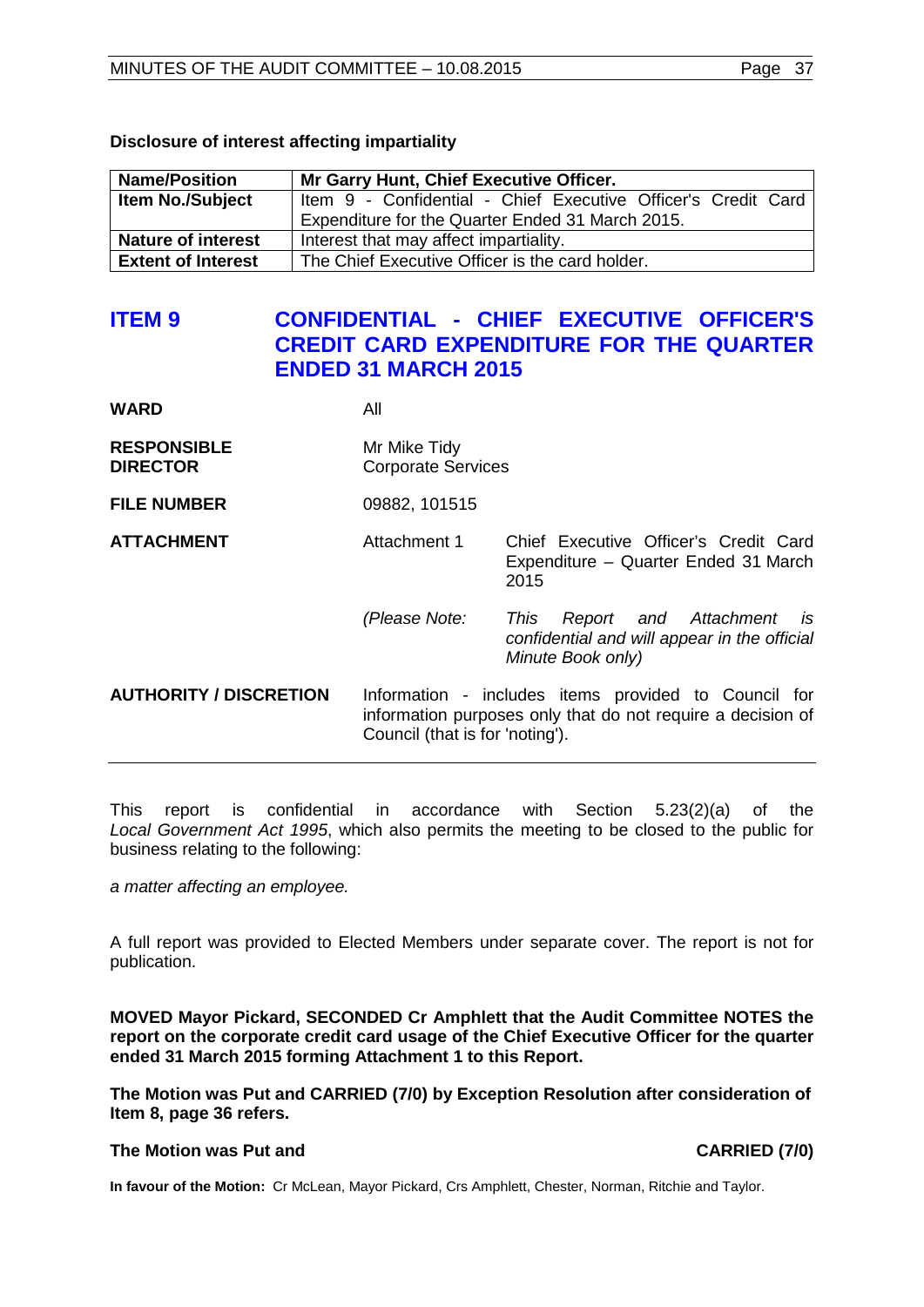| <b>Name/Position</b>      | Mr Garry Hunt, Chief Executive Officer.                        |
|---------------------------|----------------------------------------------------------------|
| <b>Item No./Subject</b>   | Item 10 - Confidential - Chief Executive Officer's Credit Card |
|                           | Expenditure for the Quarter Ended 30 June 2015.                |
| <b>Nature of interest</b> | Interest that may affect impartiality.                         |
| <b>Extent of Interest</b> | The Chief Executive Officer is the card holder.                |

## **Disclosure of interest affecting impartiality**

# <span id="page-37-0"></span>**ITEM 10 CONFIDENTIAL - CHIEF EXECUTIVE OFFICER'S CREDIT CARD EXPENDITURE FOR THE QUARTER ENDED 30 JUNE 2015**

| All                                       |                                                                                                                     |
|-------------------------------------------|---------------------------------------------------------------------------------------------------------------------|
| Mr Mike Tidy<br><b>Corporate Services</b> |                                                                                                                     |
| 09882, 101515                             |                                                                                                                     |
| Attachment 1                              | Chief Executive Officer's Credit Card<br>Ended<br>Expenditure<br>- Quarter<br>30 June 2015                          |
| (Please Note:                             | Report and Attachment<br>is<br>This<br>confidential and will appear in the official<br>Minute Book only)            |
| Council (that is for 'noting').           | Information - includes items provided to Council for<br>information purposes only that do not require a decision of |
|                                           |                                                                                                                     |

This report is confidential in accordance with Section 5.23(2)(a) of the *Local Government Act 1995*, which also permits the meeting to be closed to the public for business relating to the following:

*a matter affecting an employee.*

A full report was provided to Elected Members under separate cover. The report is not for publication.

**MOVED Mayor Pickard, SECONDED Cr Amphlett that the Audit Committee NOTES the report on the corporate credit card usage of the Chief Executive Officer for the quarter ended 30 June 2015 forming Attachment 1 to this Report.**

**The Motion was Put and CARRIED (7/0) by Exception Resolution after consideration of Item 8, page [36](#page-35-0) refers.**

## **The Motion was Put and CARRIED (7/0)**